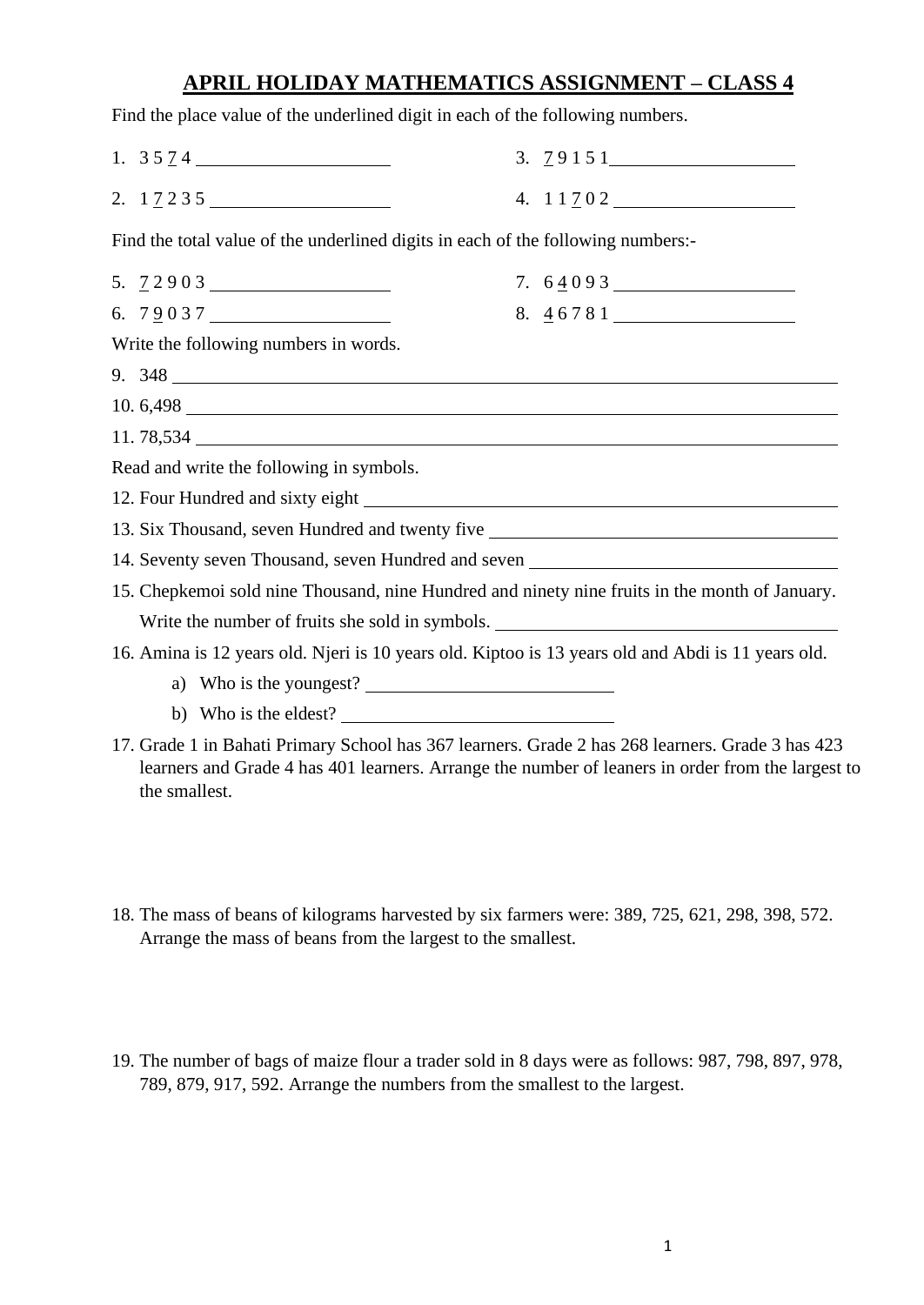- 20. The amount of water in litres in six containers was measured and recorded as follows: 20,100, 70, 210, 50, 500. Arrange the numbers from the smallest to the largest.
- 21. Kaparo bought a shirt for Sh. 695. What was the price of the shirt to the nearest 10?
- 22. Kimutai saw the price of a shirt in a shop was 268 shillings. Round off the price of the shirt to the nearest ten.
- 23. Chebet harvested 712kg of millet. What was the mass of the millet to the nearest 10kg?
- 24. List all multiples of 9 between 80 and 100.

List the first five multiples of the following numbers.

- 25. 3 -
- 26. 7 -
- $27.11 -$
- 28. Write down all the even numbers from 11 to 20.
- 29. Write down all the odd numbers from 78 to 90.
- 30. Write all the divisors of 48.
- 31. Which is the next multiple of six after 90?
- 32. A fruit dealer sells apples in groups of six. Which of the following numbers of apples can be arranged in groups of six? 20, 24, 36, 45, 60

33. A shopkeeper sells spoons in groups of 9. Which of the following number of spoons can be arranged in groups of nine? 54, 69, 72, 79, 90, 93, 99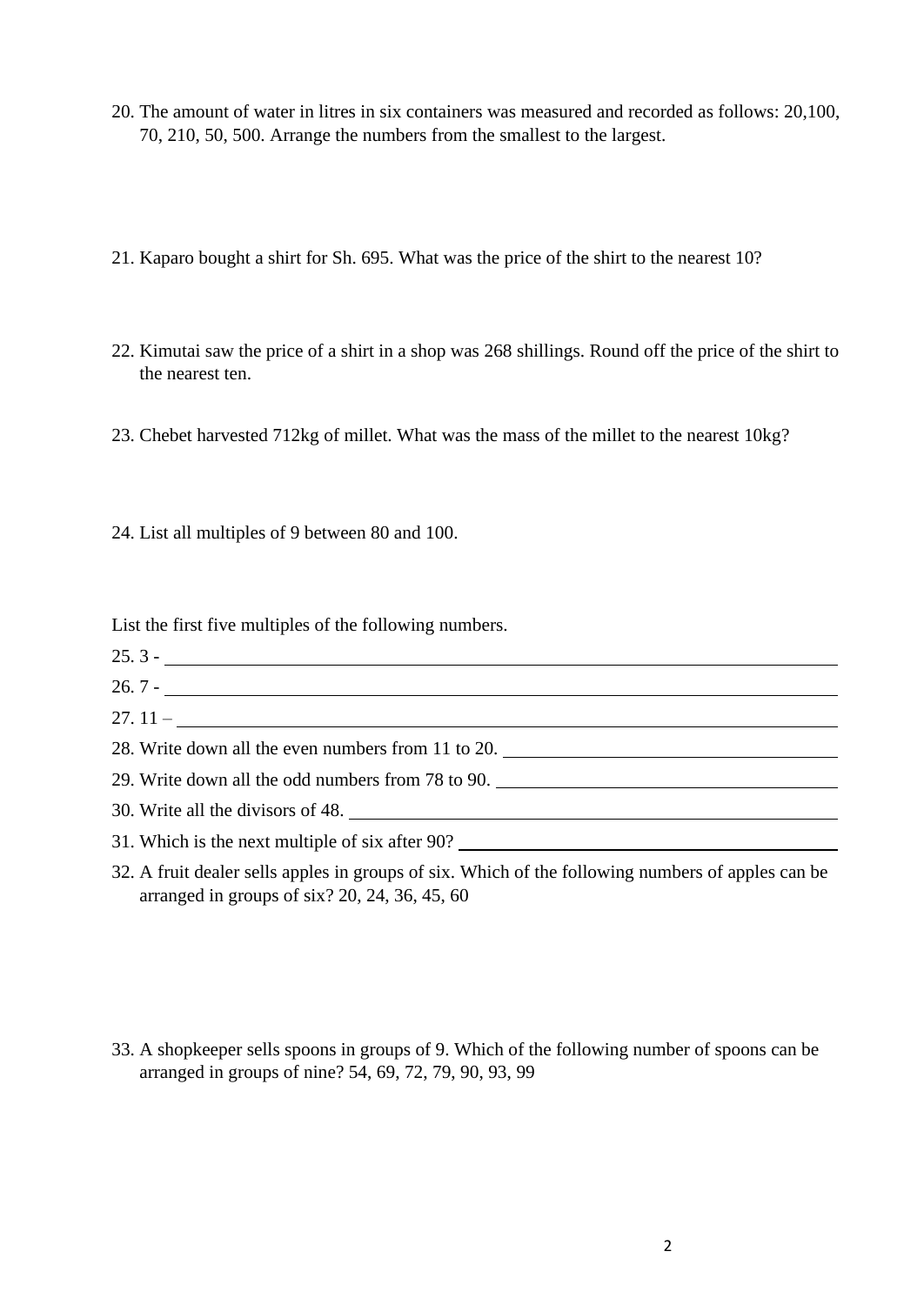34. The ages of some pupils in a school are: 6yrs, 9yrs, 10yrs, 11yrs, 12yrs and 13yrs. Which age are odd number of years?

35. Add:  $2545 + 2358 =$ 

| 36. | 8699    | 37. | 1 2 6 8 |
|-----|---------|-----|---------|
|     | 1 2 1 0 |     | 5 4 7   |
|     |         |     |         |
|     |         |     |         |

- $38.6537 + 2366 =$
- 39. Wima forest had 6103 trees. If 2716 more trees were planted during the Environmental Day, how many trees are there altogether?
- 40. Ochieng'had 3654 eggs in his shop. He sold 2039 eggs. How many eggs did he remain with?
- 41. Legishon had 654 cows on his farm. If 133 cows died due to drought, how many cows was he left with?
- 42. Work out: 6864 425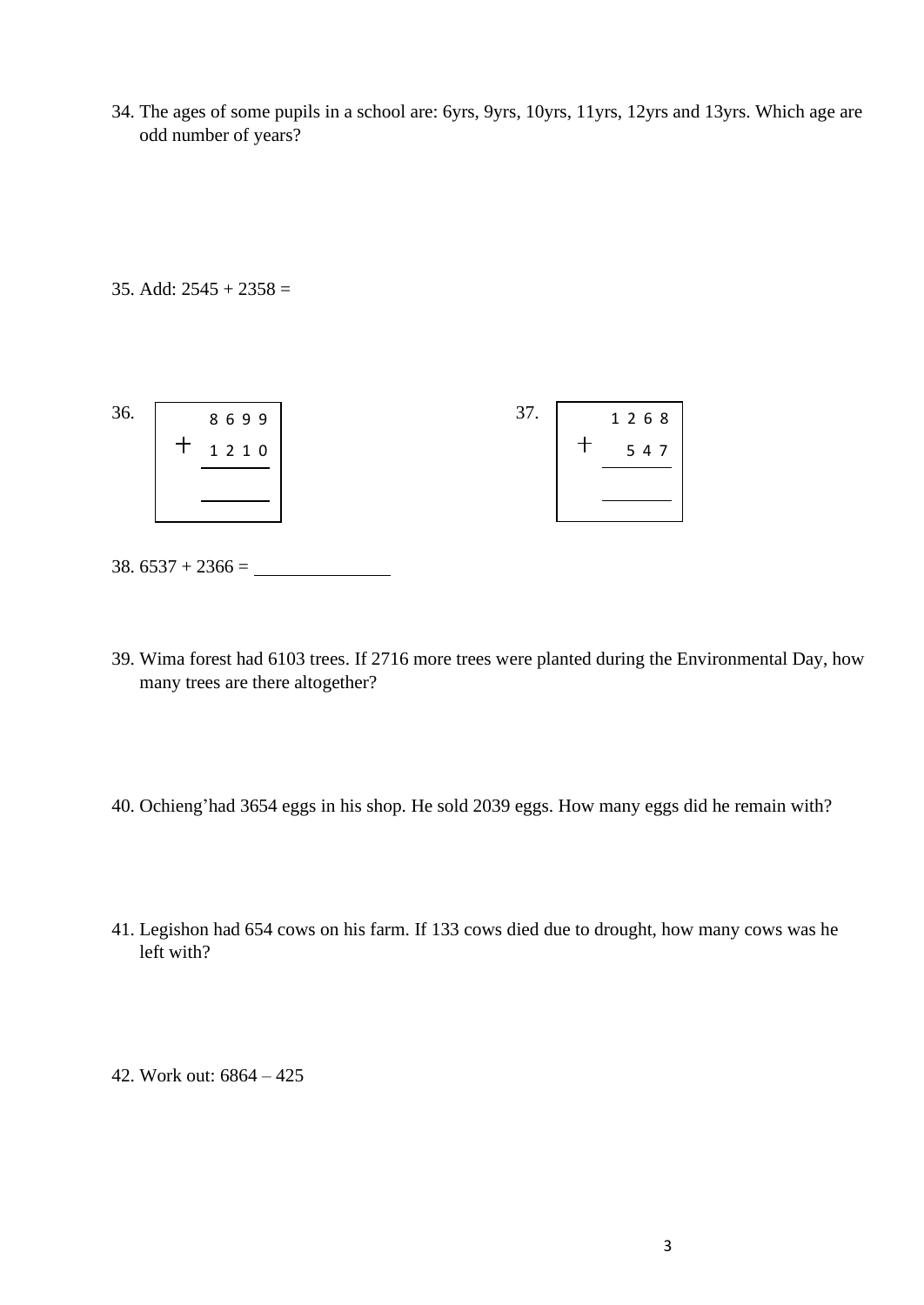#### **Find the next two even numbers in the following patterns.**

 $43.82, 80, 78, 76, \underline{\hspace{1cm}}$ 

44. 48, 50, 52, 54, 56, ,

45. 96, 94, 92, 90, ,

46. Six athletes were given cards with numbers 1 to 6 to show their positions. Write these positions in Roman numerals.

47. Find the sum of  $23 + 78$  by rounding off each number to the nearest 10.

#### **Find the next two odd numbers in the following patterns.**

48. 29, 31, 33, 35, 37, ,

49. 93, 91, 89, 87, ,

 $50.71, 69, 67, 65, \underline{\hspace{1cm}}$ 

*Prepared by Tr. Tabitha.*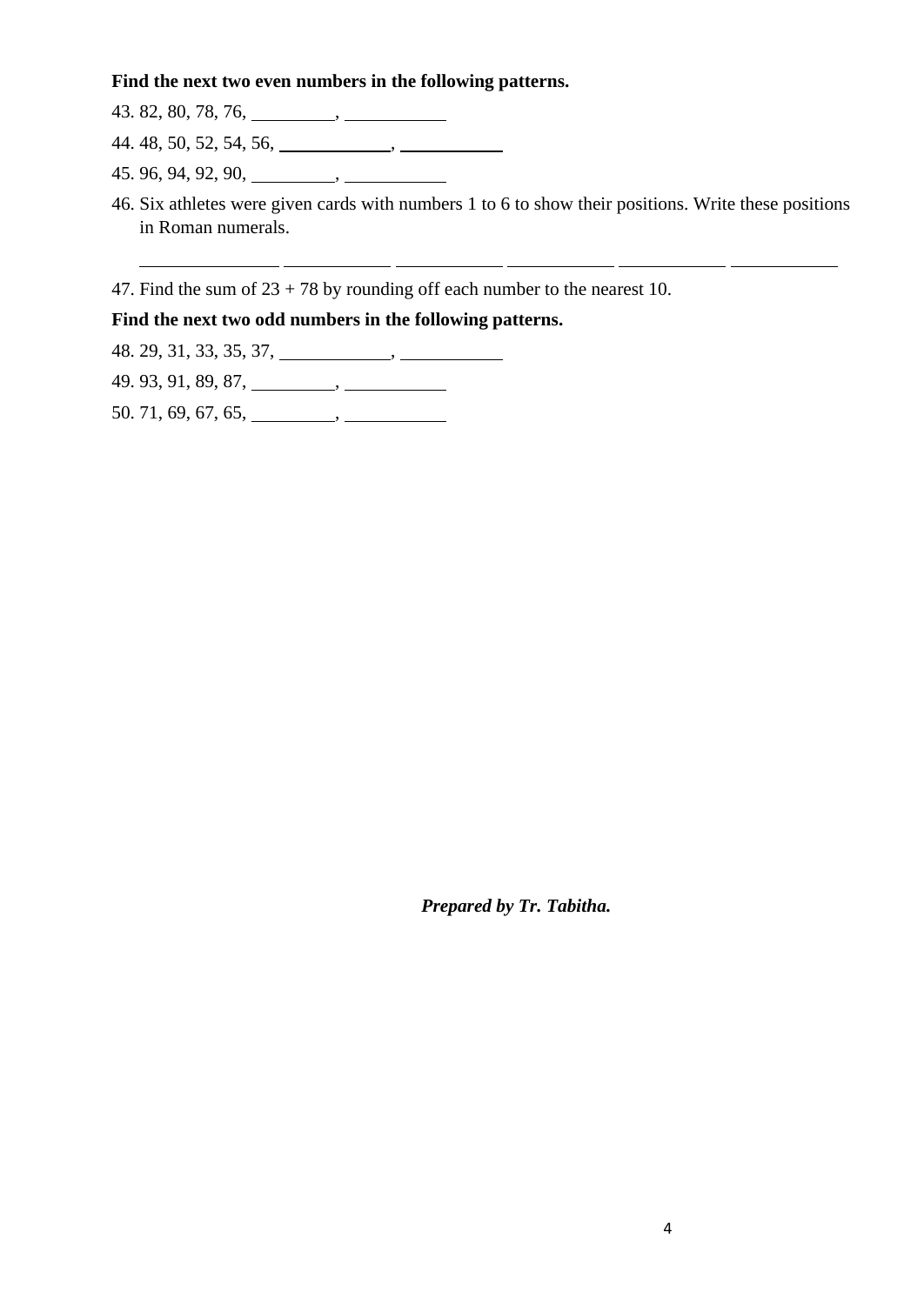# **APRIL HOLIDAY ENGLISH ASSIGNMENT – CLASS 4**

|                                             | did my ________________________, if not I am punished. I always complete my work.                                                                                                                                                                                                                                      |  |
|---------------------------------------------|------------------------------------------------------------------------------------------------------------------------------------------------------------------------------------------------------------------------------------------------------------------------------------------------------------------------|--|
| Write two sentences using words given.      |                                                                                                                                                                                                                                                                                                                        |  |
| <b>Celebration</b>                          |                                                                                                                                                                                                                                                                                                                        |  |
|                                             |                                                                                                                                                                                                                                                                                                                        |  |
|                                             | 2. $\qquad \qquad$                                                                                                                                                                                                                                                                                                     |  |
| $\overline{\textbf{Row}}$                   |                                                                                                                                                                                                                                                                                                                        |  |
|                                             |                                                                                                                                                                                                                                                                                                                        |  |
| 2.                                          | <u> 1989 - Andrea Barbara, amerikana amerikana amerikana amerikana amerikana amerikana amerikana amerikana amerika</u>                                                                                                                                                                                                 |  |
| <b>Niece</b>                                |                                                                                                                                                                                                                                                                                                                        |  |
|                                             | 1.                                                                                                                                                                                                                                                                                                                     |  |
|                                             | 2. $\frac{1}{2}$ $\frac{1}{2}$ $\frac{1}{2}$ $\frac{1}{2}$ $\frac{1}{2}$ $\frac{1}{2}$ $\frac{1}{2}$ $\frac{1}{2}$ $\frac{1}{2}$ $\frac{1}{2}$ $\frac{1}{2}$ $\frac{1}{2}$ $\frac{1}{2}$ $\frac{1}{2}$ $\frac{1}{2}$ $\frac{1}{2}$ $\frac{1}{2}$ $\frac{1}{2}$ $\frac{1}{2}$ $\frac{1}{2}$ $\frac{1}{2}$ $\frac{1}{2}$ |  |
| <b>Eulogy</b>                               |                                                                                                                                                                                                                                                                                                                        |  |
|                                             | $1.$ $\frac{1}{2}$ $\frac{1}{2}$ $\frac{1}{2}$ $\frac{1}{2}$ $\frac{1}{2}$ $\frac{1}{2}$ $\frac{1}{2}$ $\frac{1}{2}$ $\frac{1}{2}$ $\frac{1}{2}$ $\frac{1}{2}$ $\frac{1}{2}$ $\frac{1}{2}$ $\frac{1}{2}$ $\frac{1}{2}$ $\frac{1}{2}$ $\frac{1}{2}$ $\frac{1}{2}$ $\frac{1}{2}$ $\frac{1}{2}$ $\frac{1}{2}$ $\frac{1}{$ |  |
|                                             | 2. $\frac{1}{2}$ $\frac{1}{2}$ $\frac{1}{2}$ $\frac{1}{2}$ $\frac{1}{2}$ $\frac{1}{2}$ $\frac{1}{2}$ $\frac{1}{2}$ $\frac{1}{2}$ $\frac{1}{2}$ $\frac{1}{2}$ $\frac{1}{2}$ $\frac{1}{2}$ $\frac{1}{2}$ $\frac{1}{2}$ $\frac{1}{2}$ $\frac{1}{2}$ $\frac{1}{2}$ $\frac{1}{2}$ $\frac{1}{2}$ $\frac{1}{2}$ $\frac{1}{2}$ |  |
| <b>Honest</b>                               |                                                                                                                                                                                                                                                                                                                        |  |
|                                             |                                                                                                                                                                                                                                                                                                                        |  |
| 2.                                          |                                                                                                                                                                                                                                                                                                                        |  |
| Use the right form of the verb in brackets. |                                                                                                                                                                                                                                                                                                                        |  |
|                                             |                                                                                                                                                                                                                                                                                                                        |  |
| 2.                                          |                                                                                                                                                                                                                                                                                                                        |  |
| 3.                                          |                                                                                                                                                                                                                                                                                                                        |  |
| 4.                                          |                                                                                                                                                                                                                                                                                                                        |  |
| 5.                                          |                                                                                                                                                                                                                                                                                                                        |  |
| 6.                                          |                                                                                                                                                                                                                                                                                                                        |  |
| 7.                                          |                                                                                                                                                                                                                                                                                                                        |  |
| 8.                                          |                                                                                                                                                                                                                                                                                                                        |  |
|                                             | 9. The girls ________________________ very fast to school. (run)                                                                                                                                                                                                                                                       |  |
|                                             |                                                                                                                                                                                                                                                                                                                        |  |

 $11.$  f  $12. |v|$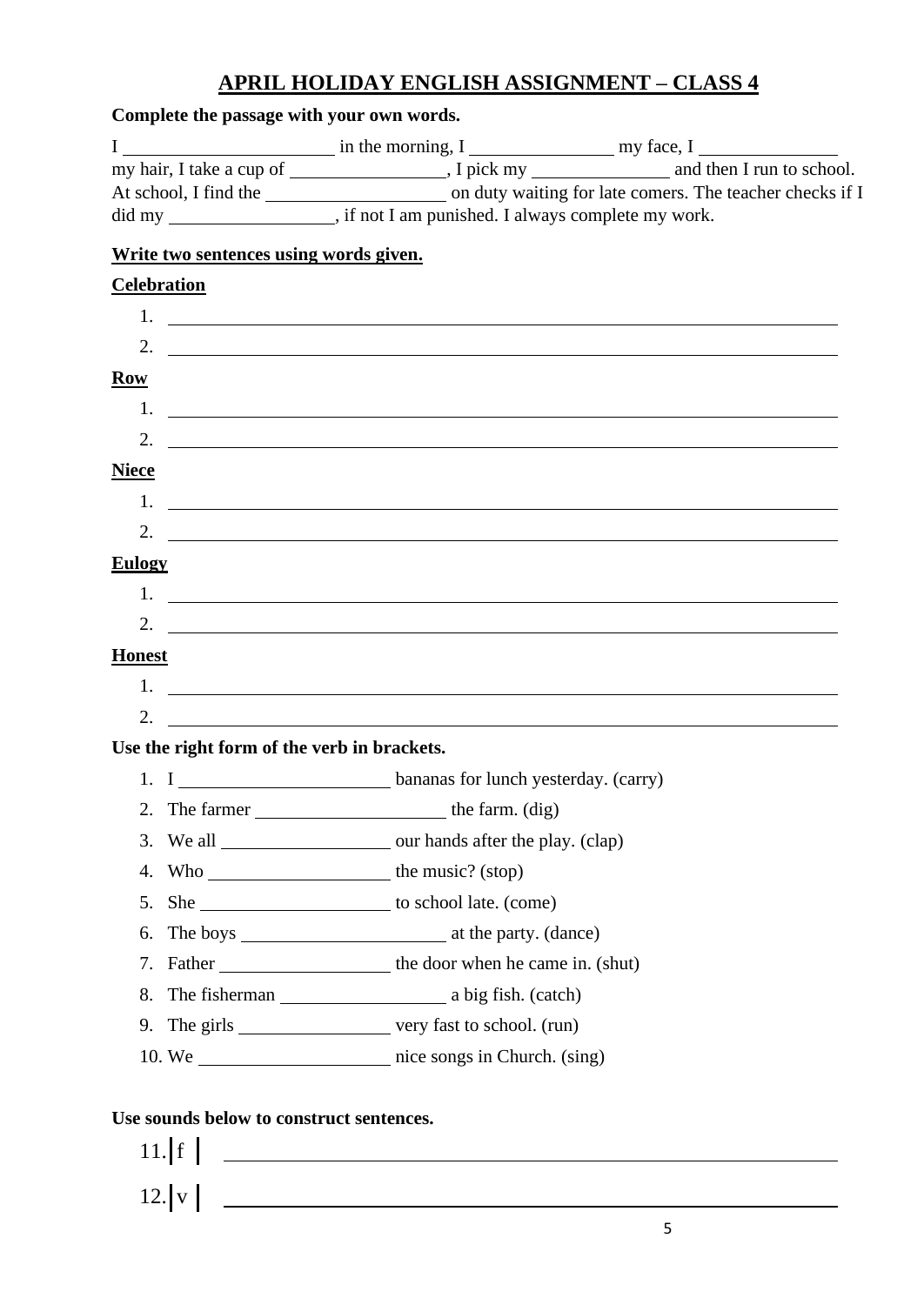| 13. i   |  |
|---------|--|
| 14. ei  |  |
| $15.$ b |  |

#### **Read the passage below then answer the questions that follow.**

"You two seem to need my services. Where do you want to go?" asked the fisherman. "We come from very far," said Mary's father. "My daughter got lost and I came to look for her. We have never been to this Island before." Then he told the fisherman what had happened to him and Mary. Finally, he added, "Please help us go back home."

"I am very sorry for both of you," said the fisherman. "I will help you. From what you've told me, I know your village. I was there two weeks ago."

Mary's father thanked the fisherman very much. It took two days to reach the village. Mary and her father were welcomed by the waiting crowd. Some of them rushed and called other villagers. The villagers sang and danced for long hours. They were still by the lakeside. Later they led Mary and her father home. Mary's brother was among them.

- 1. Why had Mary's father gone to the Island?
- 2. The was sorry for Mary and her father.
- 3. How long did it take to reach their village?
- 4. Who welcomed Mary and her father?

1. As beautiful as

5. What did the villagers do when Mary and her father arrived?

#### **Complete the similes below then use them in constructing sentences.**

| Sentence                                             |  |
|------------------------------------------------------|--|
| 2. As old as $\overline{\qquad \qquad }$<br>Sentence |  |
| 3. As sweet as $\overline{\phantom{a}}$<br>Sentence  |  |
| 4. As hungry as a<br>Sentence                        |  |
| Sentence                                             |  |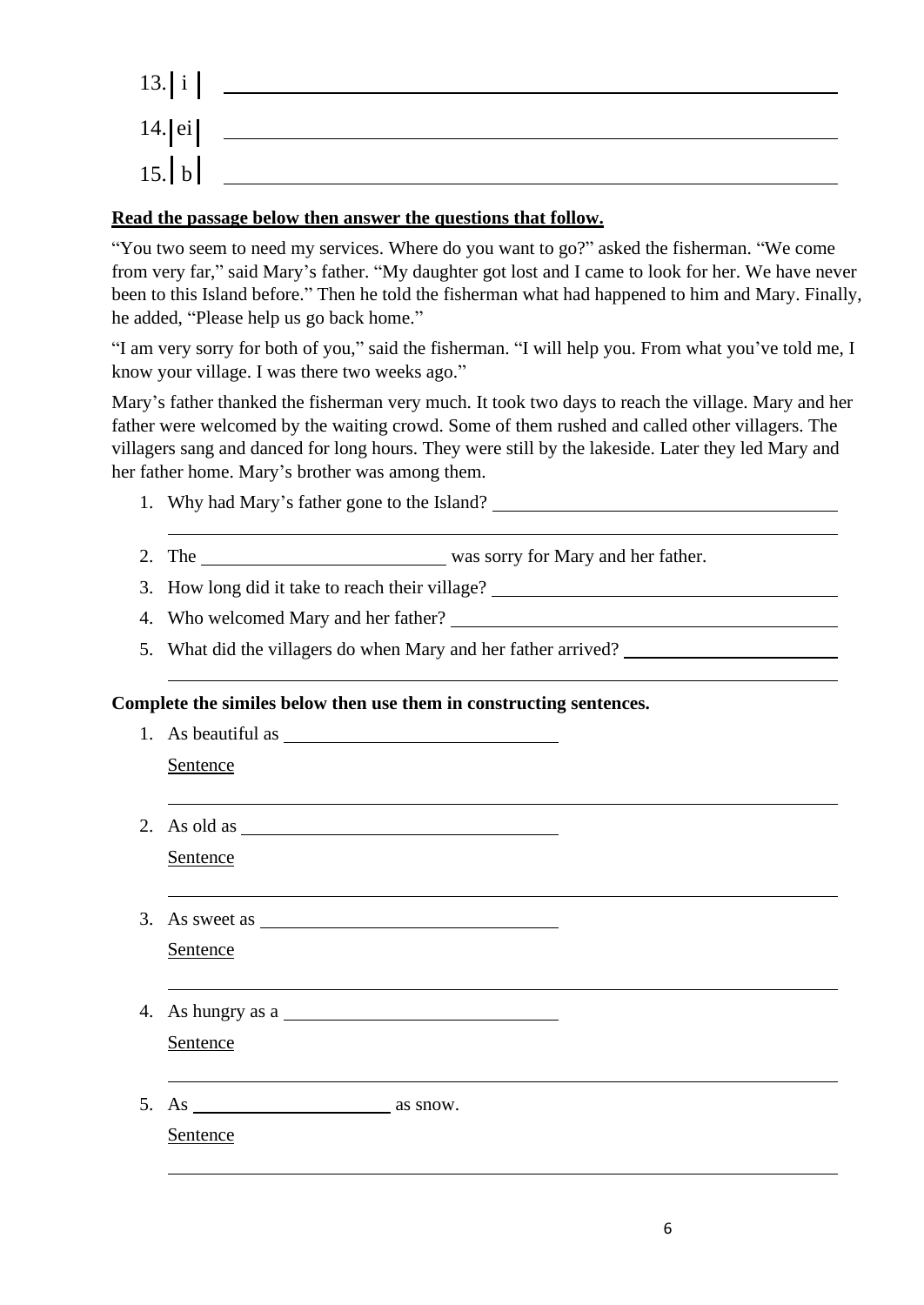### **Write plurals of sentences below.**

- 1. I have a big basket.
- 2. This is a big sheep.
- 3. That Ox is dangerous.
- 4. Our class is small.
- 5. The lady was smart.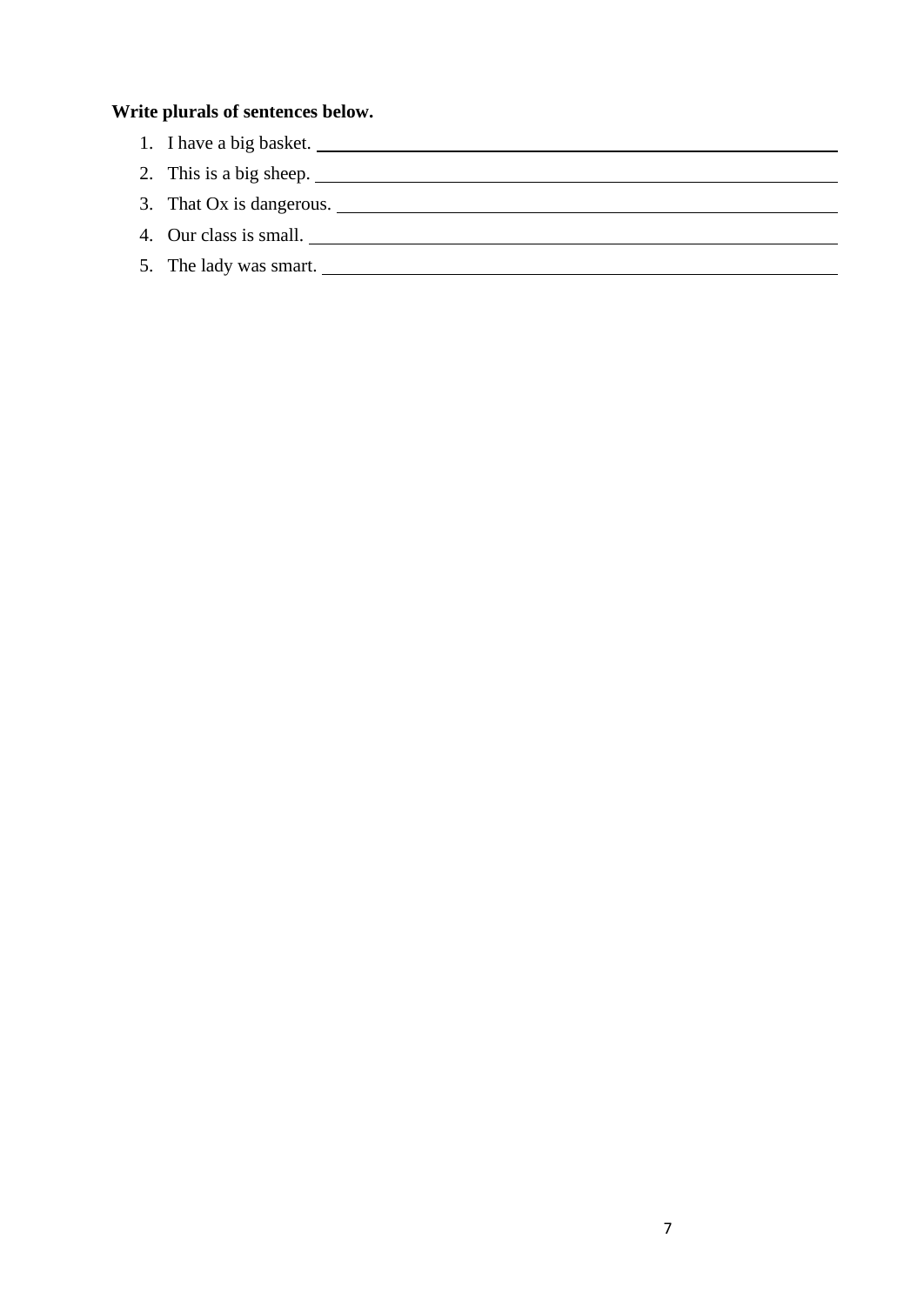## **KAZI YA LIKIZO YA APRILI KISWAHILI– DARASA LA NNE**

#### **Pigia mstari nomino katika kila sentensi.**

- a) Wanafunzi wanapanda miti.
- b) Daktari alimtibu mgonjwa.
- c) Rais alihimiza tuwe na upendo.
- d) Hamisi alituzwa kwa kuwatunza Wanyama.

#### **Pigia mstari vivumishi katika kila sentensi.**

- a) Halima anaimba vizuri.
- b) Chumba cha Bololo ni safi.
- c) Vipepeo wale ni maridadi.
- d) Yeye ni mpole.
- e) Viatu vyote ni vizuri.

#### **Weka kila neno katika sehemu sahihi kwenye jedwali.**

Oga, maji, kibaya, ongea, mfupi, vaa, fua, beba, ndefu, nawa, tamu, simu, kubwa, imba, kifutio, Malaba, panguza, safi, nyumba, runinga, Kwale, ruka.

| <b>Nomino</b> | Vivumishi | <b>Vitenzi</b> |
|---------------|-----------|----------------|
|               |           |                |
|               |           |                |
|               |           |                |
|               |           |                |
|               |           |                |
|               |           |                |
|               |           |                |

#### **Peana majibu ya maamkizi na maagano haya.**

- a) Hujambo
- b) Alamsiki
- c) Sabalheri
- d) Uhali gani?

#### **Jaza nafasi kwa kiwakilishi sahihi.**

- a) ni mwanafunzi mzuri. (sisi, wewe)
- b) nitakuja kuwatembelea. (yeye, mimi)
- c) alinisaidia kuandaa meza. (yeye, wewe)
- d) \_\_\_\_\_\_\_\_\_\_\_\_\_\_\_\_\_\_\_\_\_\_\_tulipikiwa chakula kitamu. (sisi, wao)
- e) ni Mwalimu wetu wa Kiswahili. (hawa, huyu)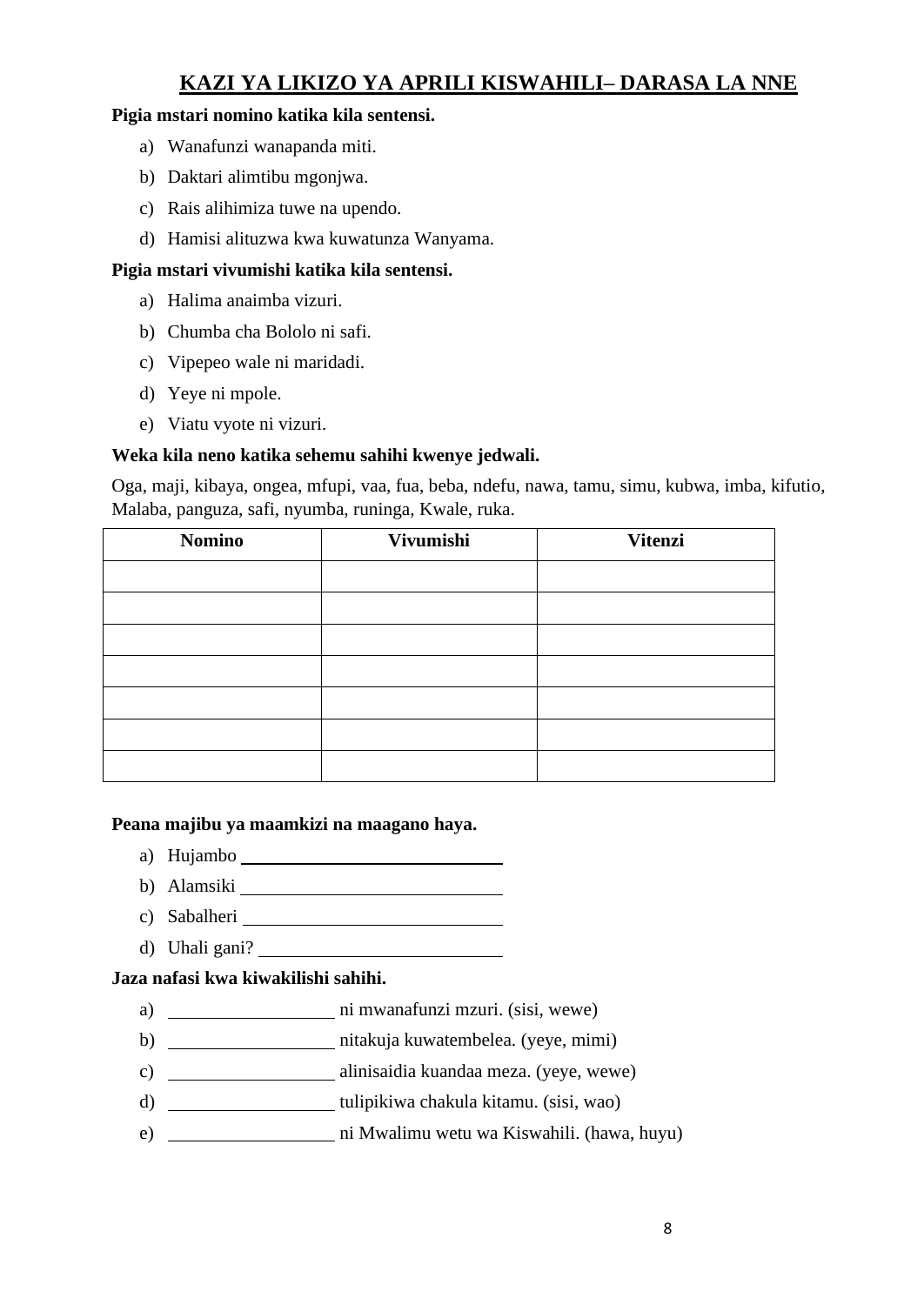## **Jibu swali kulingana na maelezo.**

|    | c) Mzazi wa kiume ni?                                                                                                                                                                                                                                                                                                                                                                                       |             |                  |             |
|----|-------------------------------------------------------------------------------------------------------------------------------------------------------------------------------------------------------------------------------------------------------------------------------------------------------------------------------------------------------------------------------------------------------------|-------------|------------------|-------------|
|    | d) Mjomba ni nani?                                                                                                                                                                                                                                                                                                                                                                                          |             |                  |             |
|    | Andika wingi wa sentensi hizi.                                                                                                                                                                                                                                                                                                                                                                              |             |                  |             |
|    |                                                                                                                                                                                                                                                                                                                                                                                                             |             |                  |             |
|    | 2) Gari langu limeharibika.                                                                                                                                                                                                                                                                                                                                                                                 |             |                  |             |
|    | 3) Mti umeanguka.                                                                                                                                                                                                                                                                                                                                                                                           |             |                  |             |
|    | Maneno haya yanapatikana katika ngeli zipi?                                                                                                                                                                                                                                                                                                                                                                 |             |                  |             |
|    | a) Chupa $\frac{1}{\sqrt{1-\frac{1}{2}}\sqrt{1-\frac{1}{2}}\sqrt{1-\frac{1}{2}}\sqrt{1-\frac{1}{2}}\sqrt{1-\frac{1}{2}}\sqrt{1-\frac{1}{2}}\sqrt{1-\frac{1}{2}}\sqrt{1-\frac{1}{2}}\sqrt{1-\frac{1}{2}}\sqrt{1-\frac{1}{2}}\sqrt{1-\frac{1}{2}}\sqrt{1-\frac{1}{2}}\sqrt{1-\frac{1}{2}}\sqrt{1-\frac{1}{2}}\sqrt{1-\frac{1}{2}}\sqrt{1-\frac{1}{2}}\sqrt{1-\frac{1}{2}}\sqrt{1-\frac{1}{2}}\sqrt{1-\frac{1$ |             |                  |             |
|    | b) Kitabu $\frac{1}{\sqrt{1-\frac{1}{2}}\sqrt{1-\frac{1}{2}}\left(\frac{1}{2}-\frac{1}{2}\right)}$                                                                                                                                                                                                                                                                                                          |             | $e)$ Mwewe       |             |
|    | c) Meza $\_\_$                                                                                                                                                                                                                                                                                                                                                                                              |             |                  |             |
| f) |                                                                                                                                                                                                                                                                                                                                                                                                             |             |                  |             |
|    | Taja akisami zifuatazo.                                                                                                                                                                                                                                                                                                                                                                                     |             |                  |             |
|    | a) $\frac{1}{9}$                                                                                                                                                                                                                                                                                                                                                                                            |             | c) $\frac{1}{8}$ |             |
|    |                                                                                                                                                                                                                                                                                                                                                                                                             |             |                  |             |
|    | Chora maumbo haya.                                                                                                                                                                                                                                                                                                                                                                                          |             |                  |             |
|    | a) Duara dufu                                                                                                                                                                                                                                                                                                                                                                                               | Duara<br>b) |                  | c) Mstatili |

#### **Jibu maswali haya.**

- a) Mtu anayewinda Wanyama msituni ni **waxaa markaa markaa waxaa markaa markaa markaa markaa markaa markaa marka**
- b) Mtu anayetengeneza vyombo vya udongo huitwa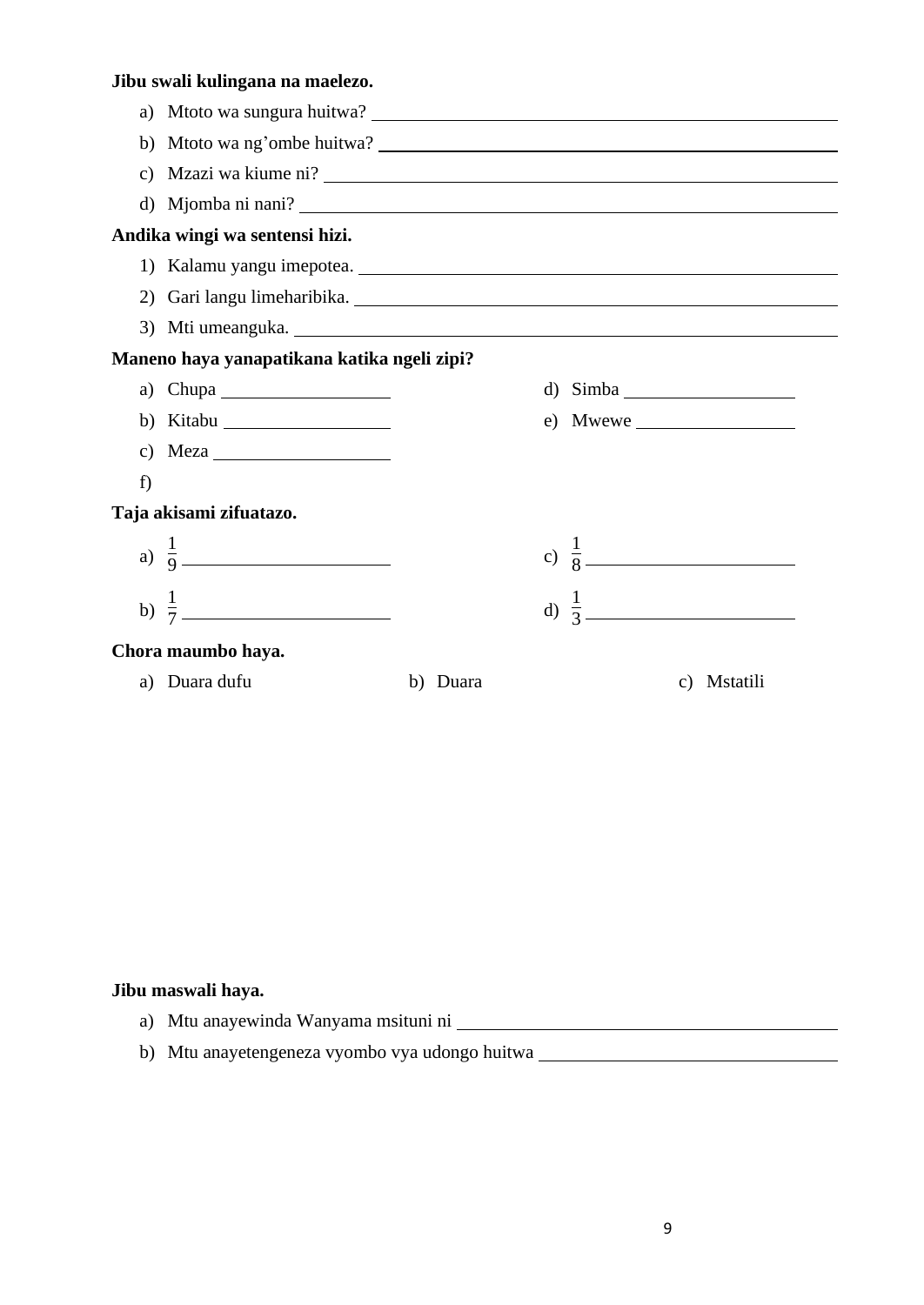**INSHA** 

**Andika insha kuhusu SHEREHE NYUMBANI.**

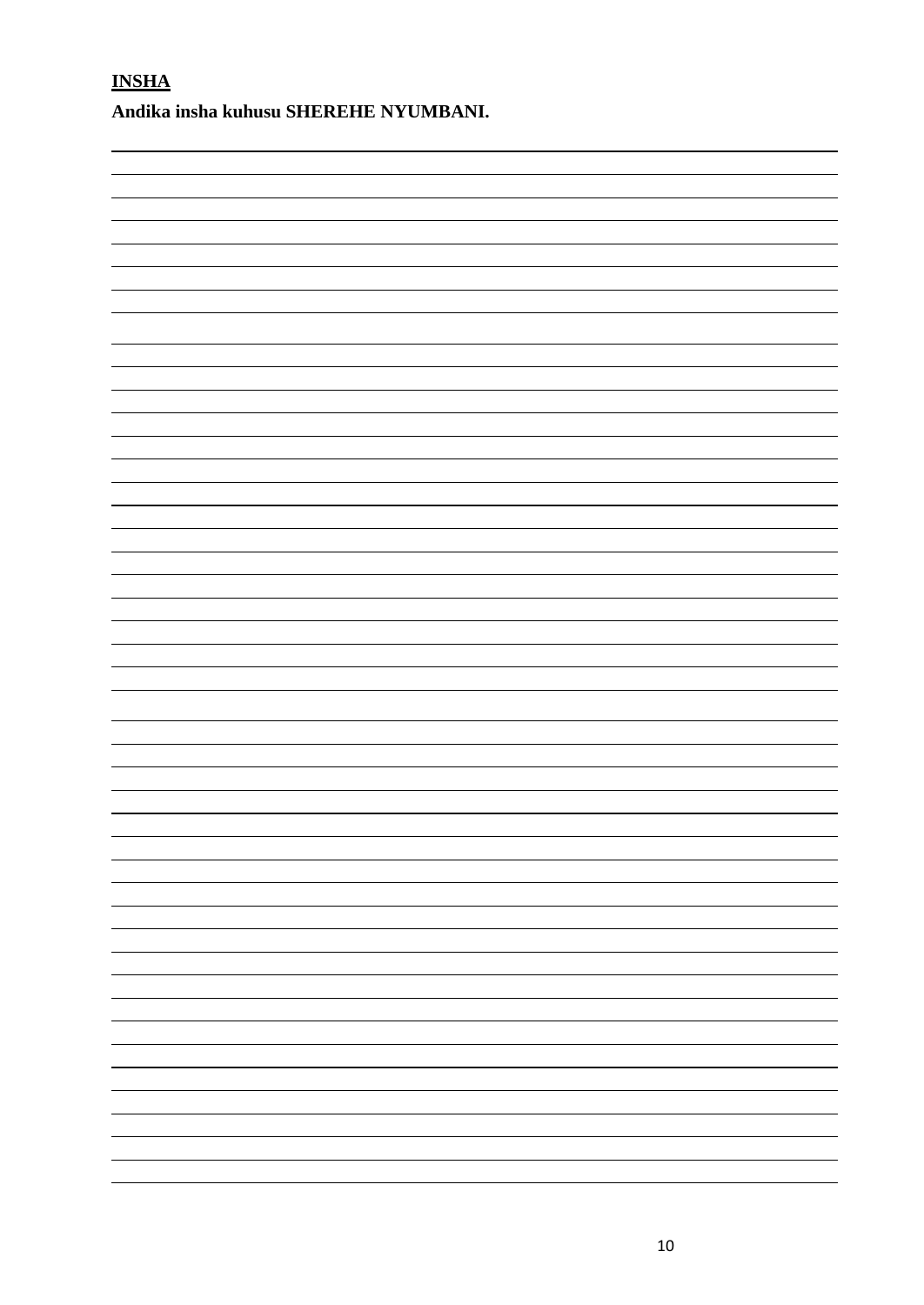## **Endeleza insha hii kwa maneno yako mwenyewe.**

## **Rafiki yangu.**

| sana. Yeye ni Mrefu kama ______________________. Meno yake ni meupe _________________.        |  |
|-----------------------------------------------------------------------------------------------|--|
|                                                                                               |  |
| ni mpole kama mwanakondoo.                                                                    |  |
|                                                                                               |  |
| ni mtoto wao wa ___________________. Mama yake ni Mwalimu naye baba yake ni                   |  |
| . Rafiki yangu ni mtiifu sana. Yeye hufanya kila zoezi darasani na nyumbani                   |  |
|                                                                                               |  |
|                                                                                               |  |
|                                                                                               |  |
| Mungu ili atusaidie mimi na ____________________________tuendelee kuwa marafiki daima dawamu. |  |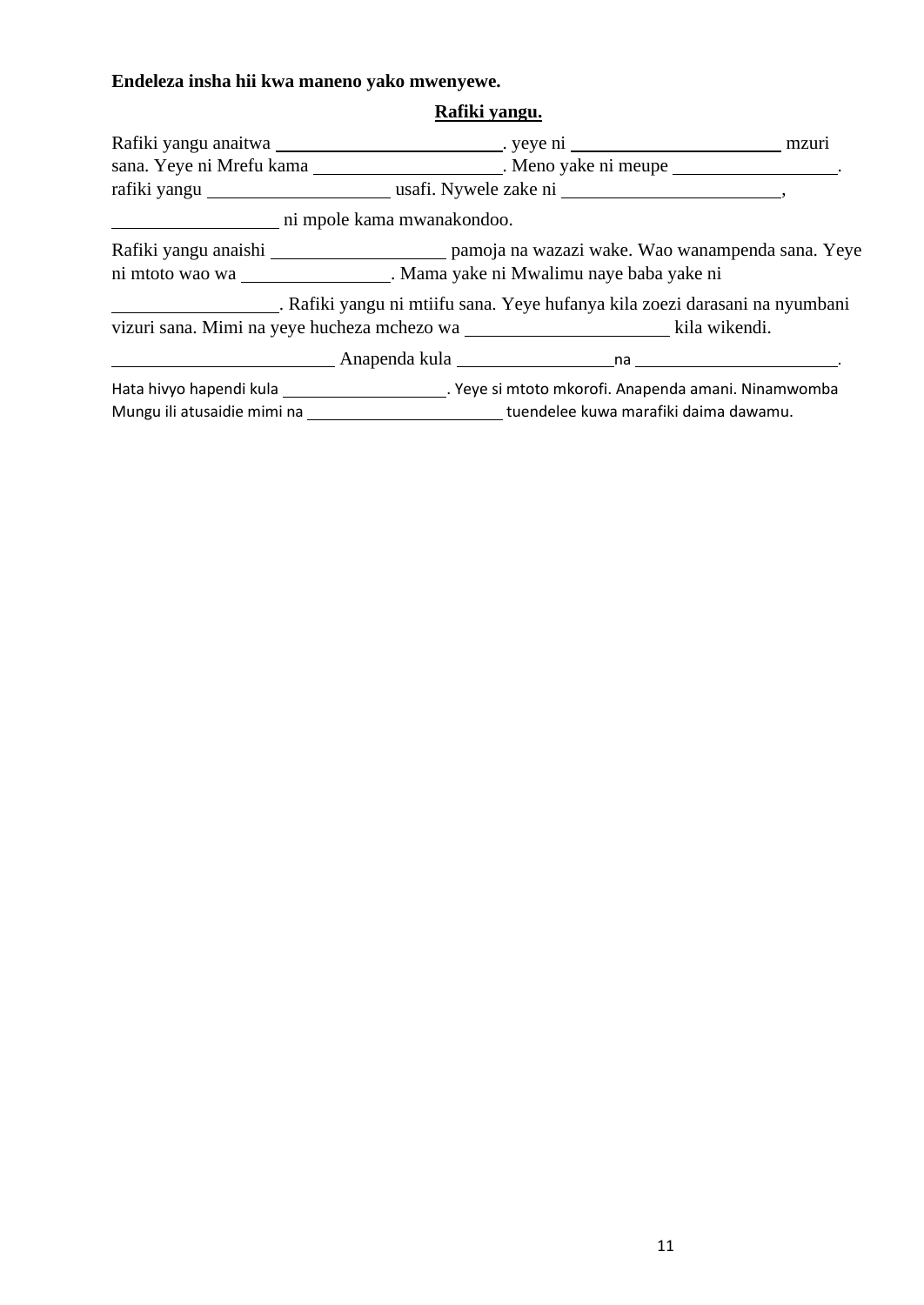## **APRIL HOLIDAY SCIENCE ASSIGNMENT – CLASS 4**

- 1) What are living things? 2) What are non-living things? 3) List the examples of living things. i.) ii.) iii.) iv.) v.) 4) List 5 examples of non-living things. i.) ii.) iii.) iv.) v.) 5) State the 5 characteristics of plants as a living thing. i.) ii.) iii.) iv.) v.) 6) Name 5 safety protective gears when handling plants. i.) ii.) iii.) iv.) v.) 7) Draw and colour one of the protective gears.
	- 8) List the 7 characteristics of animals.
		- i.) ii.) iii.)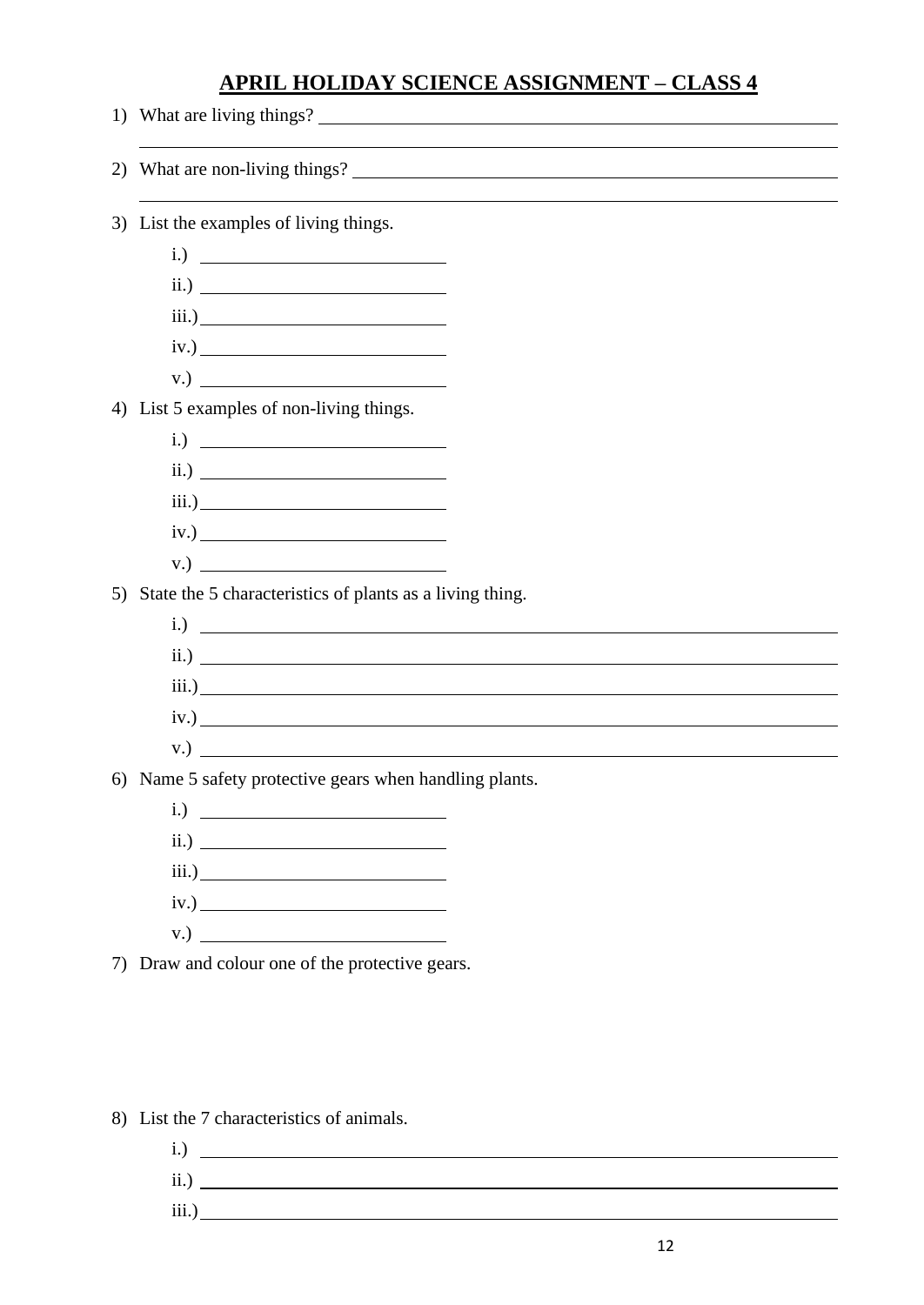|                                                            | iv.)                                                       |
|------------------------------------------------------------|------------------------------------------------------------|
| $V.$ ) $\qquad \qquad$                                     |                                                            |
|                                                            |                                                            |
|                                                            |                                                            |
|                                                            |                                                            |
|                                                            |                                                            |
| 11) State 3 examples or vertebrates.                       |                                                            |
| $i.) \n\qquad \qquad \qquad$                               |                                                            |
| $\overline{\text{ii.}}$                                    |                                                            |
|                                                            |                                                            |
| 12) State 3 examples of invertebrates.                     |                                                            |
| $i.) \n\qquad \qquad \qquad$                               |                                                            |
| $\qquad \qquad \text{ii.)}$                                |                                                            |
|                                                            |                                                            |
| 13) Name three things that make animals living things.     |                                                            |
|                                                            | $i.)$ $\overline{\phantom{a}}$                             |
|                                                            | $\overline{\text{ii.}}$                                    |
|                                                            | $\overline{\text{iii.}}$                                   |
|                                                            |                                                            |
|                                                            | 15) How can we take care of animals at school and at home? |
| 16) List 5 safety precaution tools when handling animals.  |                                                            |
|                                                            |                                                            |
| i.)                                                        |                                                            |
|                                                            |                                                            |
|                                                            | $\qquad \qquad \text{ii.)}$                                |
|                                                            |                                                            |
| iv.)                                                       |                                                            |
|                                                            | $V.$ ) $\qquad \qquad$<br>17) What is digestion?           |
|                                                            |                                                            |
| 19) Name all the 10 parts of the digestive system orderly. |                                                            |
| $i.) \t$                                                   |                                                            |
| $\qquad \qquad \text{ii.)}$                                |                                                            |
|                                                            |                                                            |
|                                                            | vii.) $\qquad \qquad$<br>$\overline{\text{ix.}}$           |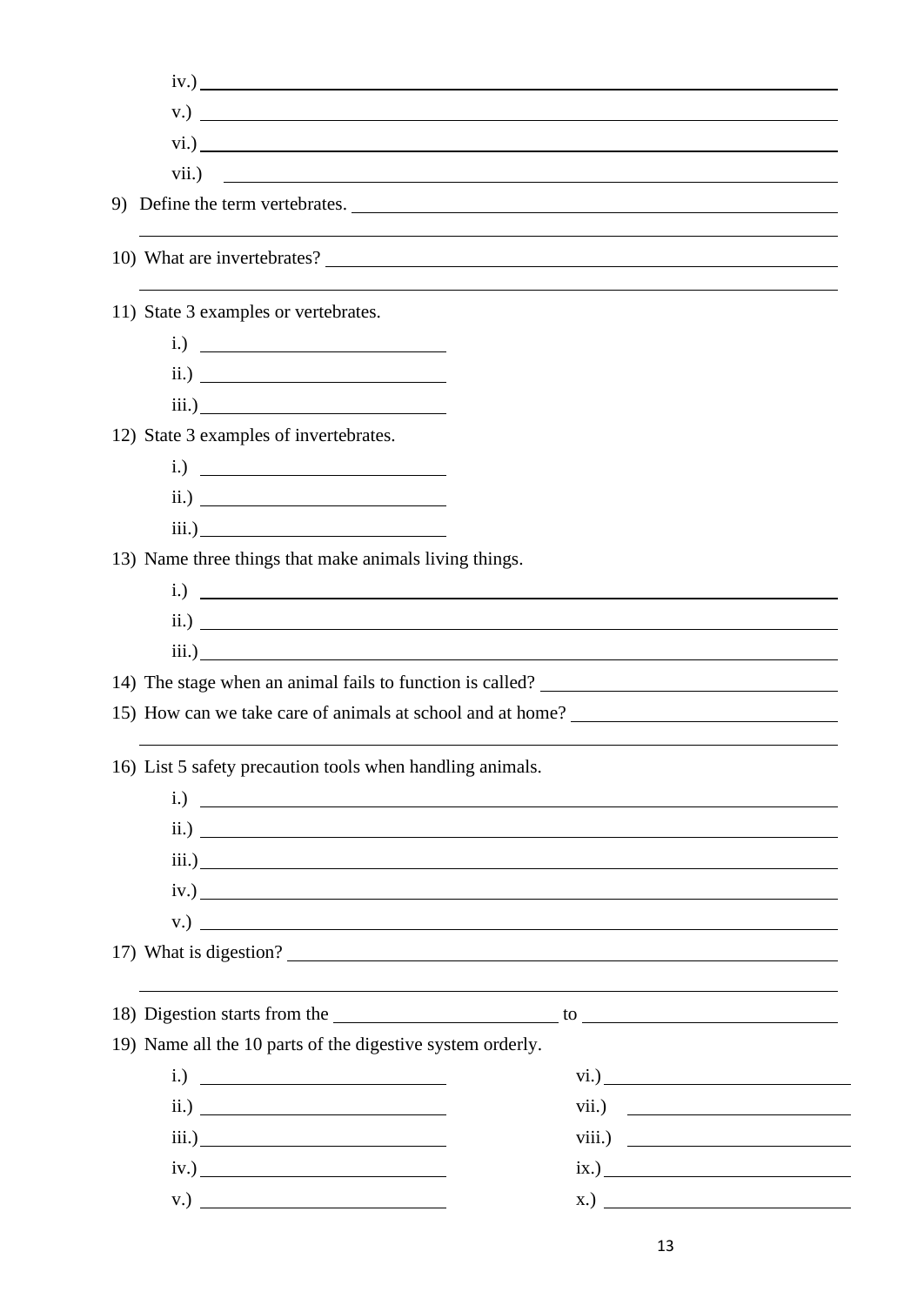| 20) Absorption of water and mineral salts takes place in the      |       |
|-------------------------------------------------------------------|-------|
| 21) Circle the odd one out – stomach, mouth, eyes,                |       |
|                                                                   | anus. |
| 22) Draw the digestive system and label every part.               |       |
|                                                                   |       |
|                                                                   |       |
|                                                                   |       |
|                                                                   |       |
|                                                                   |       |
|                                                                   |       |
|                                                                   |       |
|                                                                   |       |
| 24) Which part in the digestive system is undigested food stored? |       |
| 25) What is egestion?                                             |       |
| <u> 1989 - Johann Stoff, amerikansk politiker (* 1908)</u>        |       |
|                                                                   |       |
| 27) Name four types of teeth.                                     |       |
|                                                                   |       |
| $\qquad \qquad \text{ii.)}$                                       |       |
|                                                                   |       |
| 29) __________________________ teeth are shaped like a chisel.    |       |
| 30) Identify three ways of caring for your teeth.                 |       |
|                                                                   |       |
| $\overline{\text{ii.}}$                                           |       |
|                                                                   |       |
|                                                                   |       |
|                                                                   |       |
|                                                                   |       |
|                                                                   |       |

34) Draw and colour one animal at home.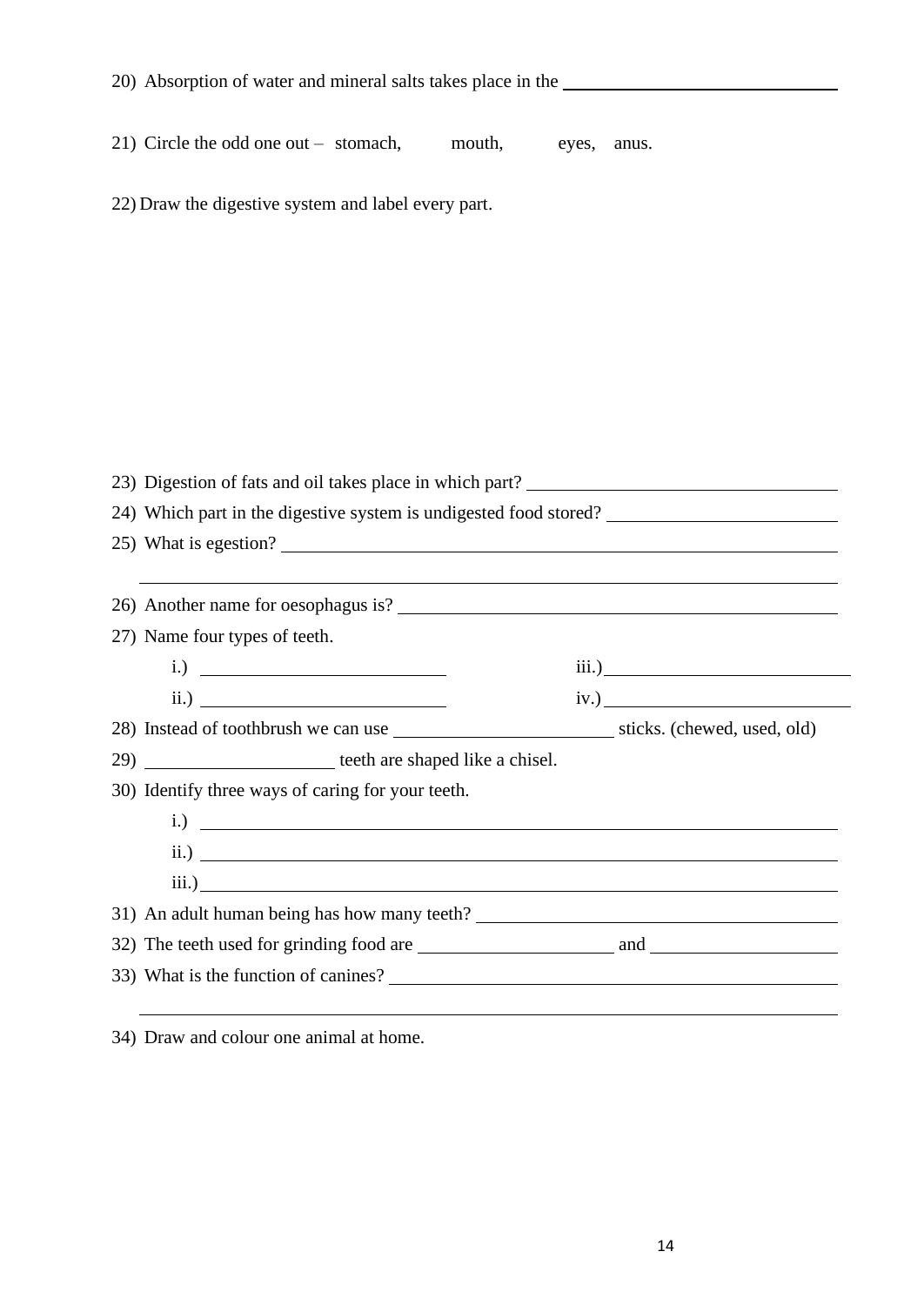| 35) Which juice is produced in the small intestine?                               |
|-----------------------------------------------------------------------------------|
| 36) What is the function of the pancreatic juice produced in the small intestine? |
|                                                                                   |
| 37) Write two ways of keeping safe from dangerous animals.                        |
|                                                                                   |
|                                                                                   |
| Write true or false.                                                              |
| 38) All animals are living things.                                                |
| 39) All animals eat the same food.                                                |
| 40) State 4 reasons why animals move.                                             |
| $i.) \n\overline{\phantom{iiiiiiiiiiiii}}$                                        |
|                                                                                   |
|                                                                                   |
| iv.)                                                                              |
|                                                                                   |
|                                                                                   |
|                                                                                   |
| 44) Poultry kept for meat are called?                                             |
| 45) Give 3 reasons why animals feed.                                              |
| $i)$ $\overline{\phantom{a}}$                                                     |
|                                                                                   |
|                                                                                   |
| 46) What are omnivores?                                                           |
|                                                                                   |
| 47) What are carnivores?                                                          |
|                                                                                   |
|                                                                                   |
|                                                                                   |
|                                                                                   |
| 50) State 3 examples of omnivores.                                                |
|                                                                                   |
| $\qquad \qquad \text{ii.)}$                                                       |
|                                                                                   |

**Prepared by Tr. Tabitha.**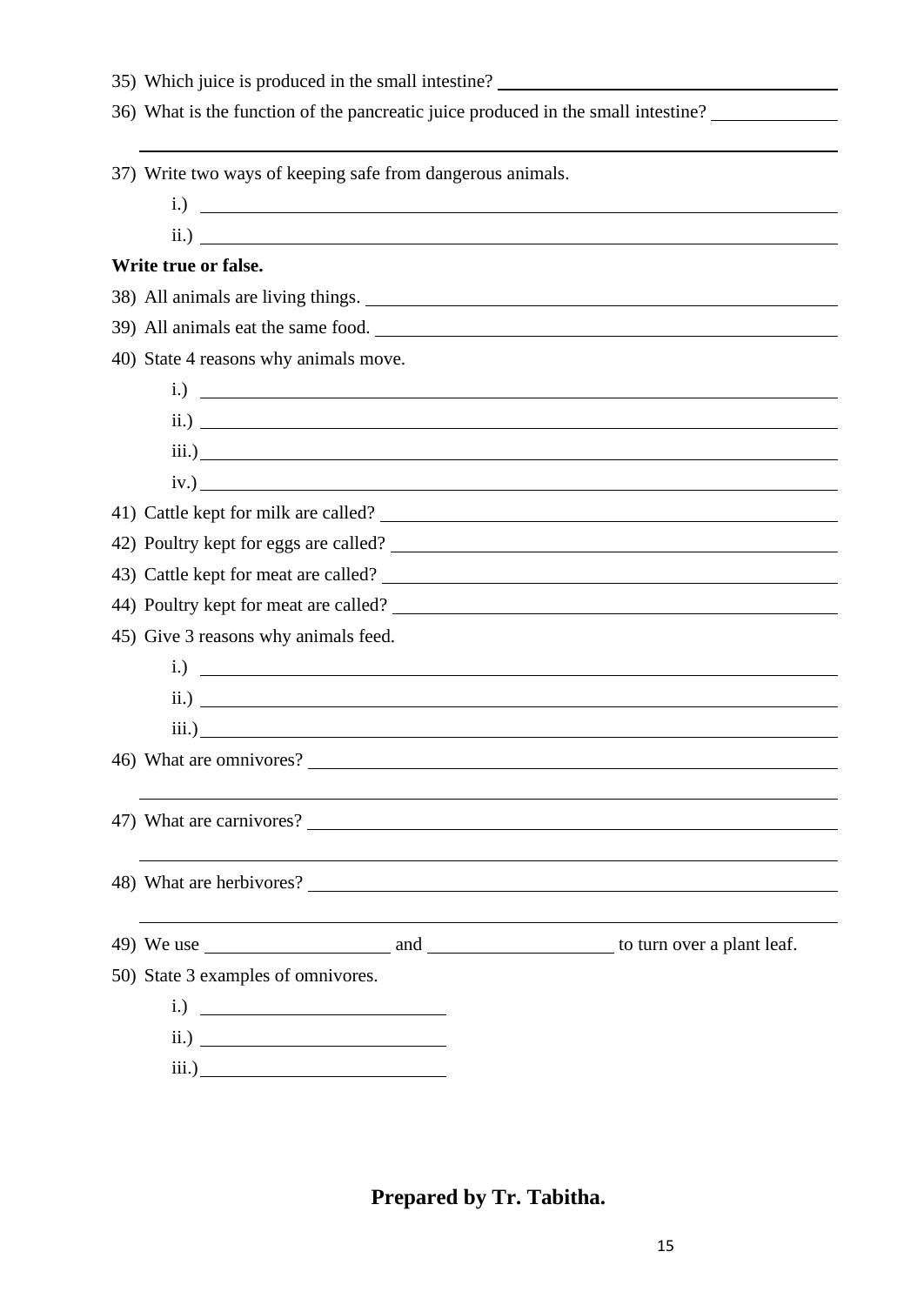# **APRIL HOLIDAY SOCIAL STUDIES ASSIGNMENT – CLASS 4**

| 2. The needle of a compass always points to the _________________________________ |
|-----------------------------------------------------------------------------------|
|                                                                                   |
|                                                                                   |
| 5. Our County where our school is located is called? ___________________________  |
|                                                                                   |
|                                                                                   |
|                                                                                   |
| 9. A County is divided into smaller areas called? ______________________________  |
| 10. The three neighbouring Counties of Kirinyaga County are _____________________ |
|                                                                                   |
|                                                                                   |
|                                                                                   |
|                                                                                   |
|                                                                                   |
| 14. State 3 examples of physical features.                                        |
| $i.) \t$                                                                          |
|                                                                                   |
|                                                                                   |
| 15. Write 3 importance(s) of physical features.                                   |
|                                                                                   |
| $\qquad \qquad \text{ii.)}$                                                       |
|                                                                                   |
| 16. What is a plain?                                                              |
|                                                                                   |
|                                                                                   |
|                                                                                   |
|                                                                                   |
| 19. What is a season?                                                             |
| ,我们也不会有什么。""我们的人,我们也不会有什么?""我们的人,我们也不会有什么?""我们的人,我们也不会有什么?""我们的人,我们也不会有什么?""我们的人  |
| 20. State 3 seasons experienced in Kirinyaga County.                              |
| $i.) \n\qquad \qquad \qquad$                                                      |
| $\qquad \qquad \text{ii.)}$                                                       |
|                                                                                   |

21. Write one activity done by people during the dry season.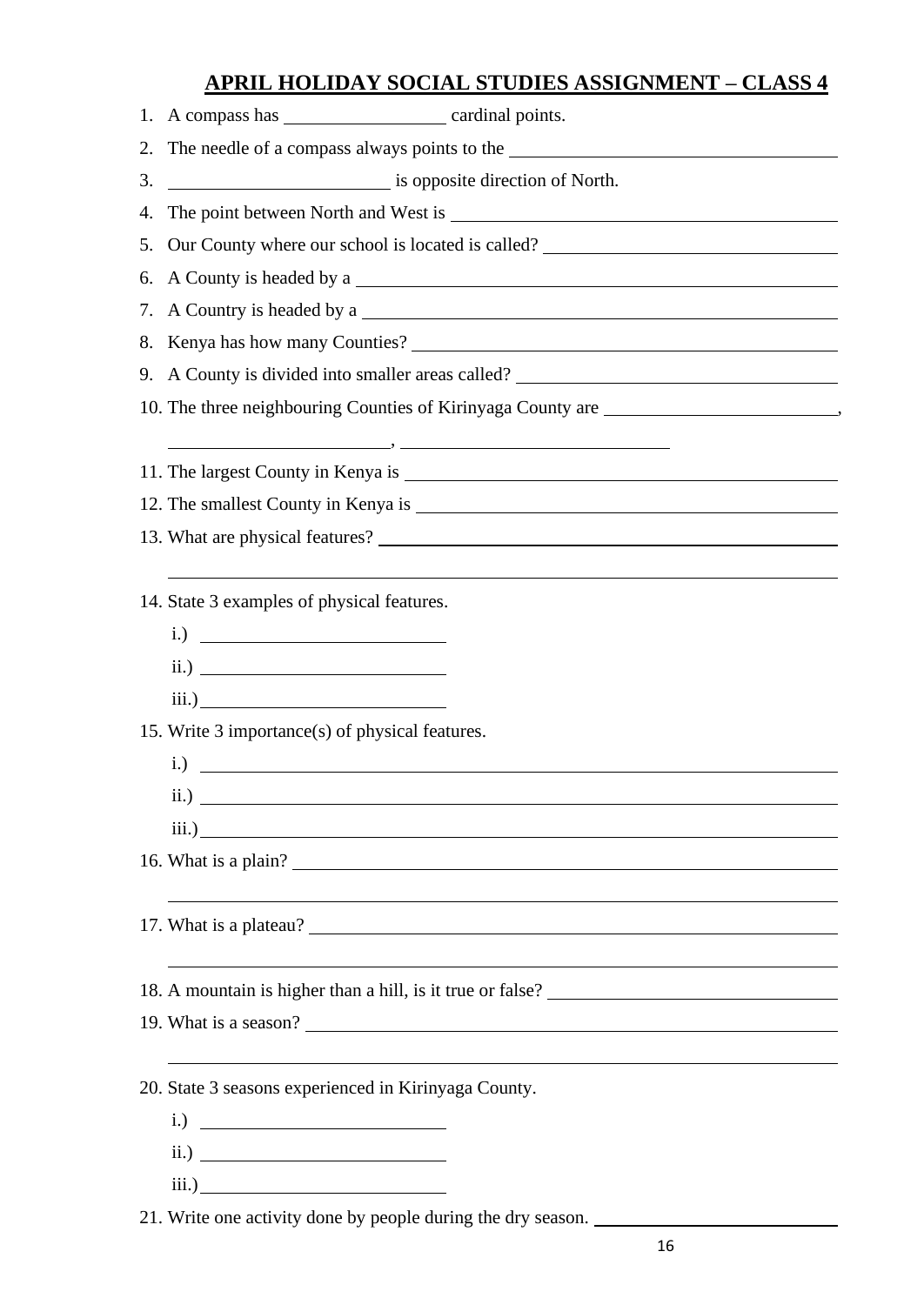|  | 22. Write one activity done by people during the rainy season. |  |  |  |  |  |  |  |
|--|----------------------------------------------------------------|--|--|--|--|--|--|--|
|--|----------------------------------------------------------------|--|--|--|--|--|--|--|

23. There are seasons in a year.

24. Write all the seasons experienced in a year.

, , , 25. During the cold season people wear clothes. 26. During the hot season people wear clothes. 27. Which season do people plant crops? 28. Which season do people harvest? 29. Which season do people prepare the land? 30. Which season do we get a lot of rain? 31. In which physical features are the fish found? 32. In which physical feature are the communication boosters found? 33. Rivers are important to us because 34. What are built environments? 35. Write two examples of built environments. , 36. What are historic built environments? 37. Write two examples of historic built environments. , 38. State two importance(s) of historic built environments. a) b) 39. How do we take care of historic built environments? 40. State one importance of trees. 41. How do people destroy trees in our country?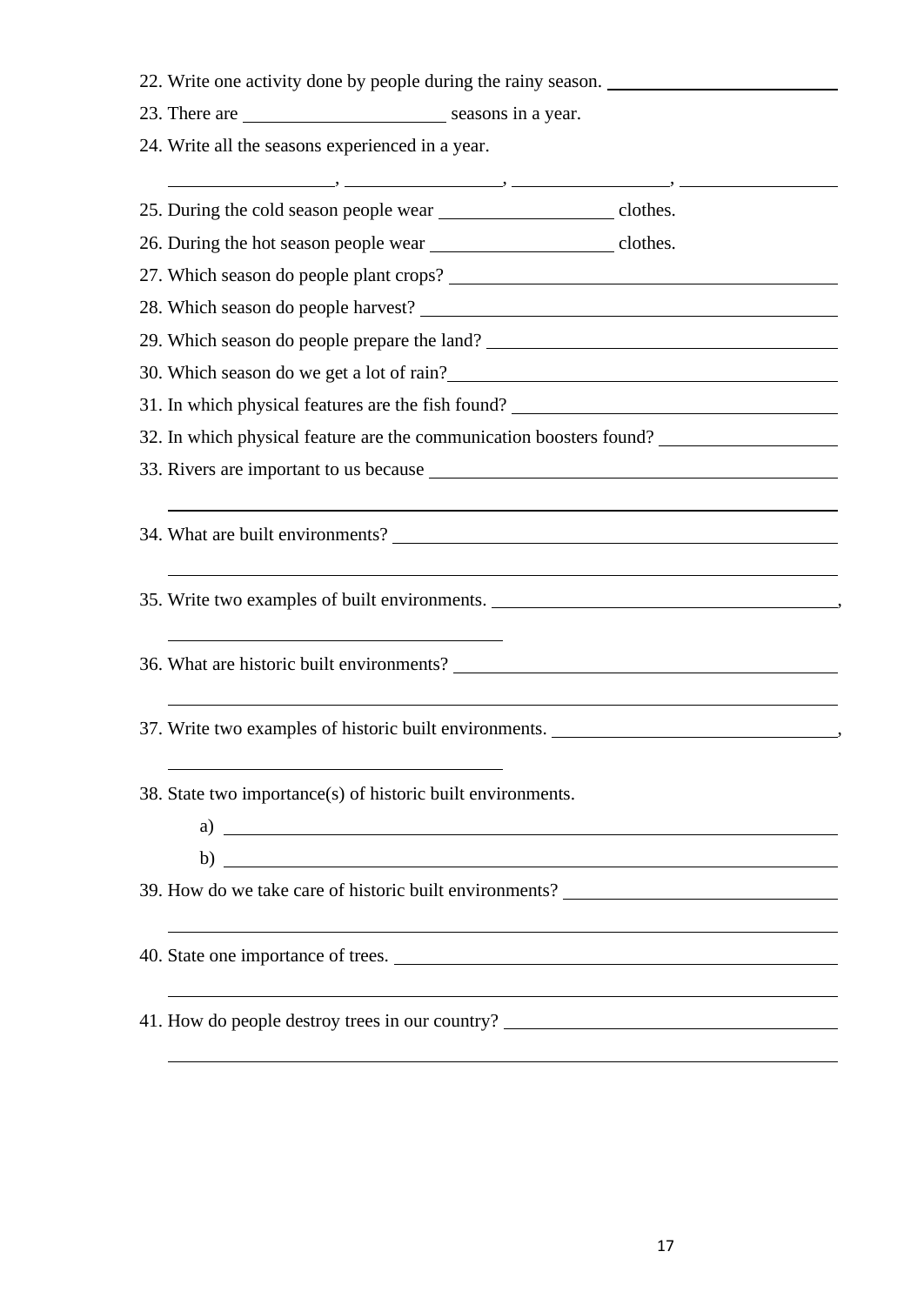## 42. Draw and colour a forest.

43. State 2 ways of conserving the forests.

| $\alpha$ ) $\qquad \qquad$                                                       |                                                                                                                                                                                                                                                                                                   |  |  |
|----------------------------------------------------------------------------------|---------------------------------------------------------------------------------------------------------------------------------------------------------------------------------------------------------------------------------------------------------------------------------------------------|--|--|
|                                                                                  | $\mathbf{b)}$ and $\mathbf{b}$ and $\mathbf{b}$ and $\mathbf{b}$ and $\mathbf{b}$ and $\mathbf{b}$ and $\mathbf{b}$ and $\mathbf{b}$ and $\mathbf{b}$ and $\mathbf{b}$ and $\mathbf{b}$ and $\mathbf{b}$ and $\mathbf{b}$ and $\mathbf{b}$ and $\mathbf{b}$ and $\mathbf{b}$ and $\mathbf{b}$ and |  |  |
|                                                                                  | 44. Which County borders Kirinyaga to the East? ________________________________                                                                                                                                                                                                                  |  |  |
|                                                                                  | 45. State 3 sub-counties found in Kirinyaga county. _____________________________                                                                                                                                                                                                                 |  |  |
|                                                                                  | $\overline{\phantom{a}}$ , and the contract of the contract of the contract of the contract of the contract of the contract of the contract of the contract of the contract of the contract of the contract of the contract of the contrac                                                        |  |  |
|                                                                                  |                                                                                                                                                                                                                                                                                                   |  |  |
| 47. Which is the best season to go swimming? ___________________________________ |                                                                                                                                                                                                                                                                                                   |  |  |
| 48. Which season do we experience when there is no rain for a long period?       |                                                                                                                                                                                                                                                                                                   |  |  |
|                                                                                  |                                                                                                                                                                                                                                                                                                   |  |  |
|                                                                                  | 49. A compass helps us to tell the order of a place. It also shows the                                                                                                                                                                                                                            |  |  |
| $\overline{\phantom{a}}$ of a place.                                             |                                                                                                                                                                                                                                                                                                   |  |  |

50. Draw and label the 8 points of a compass.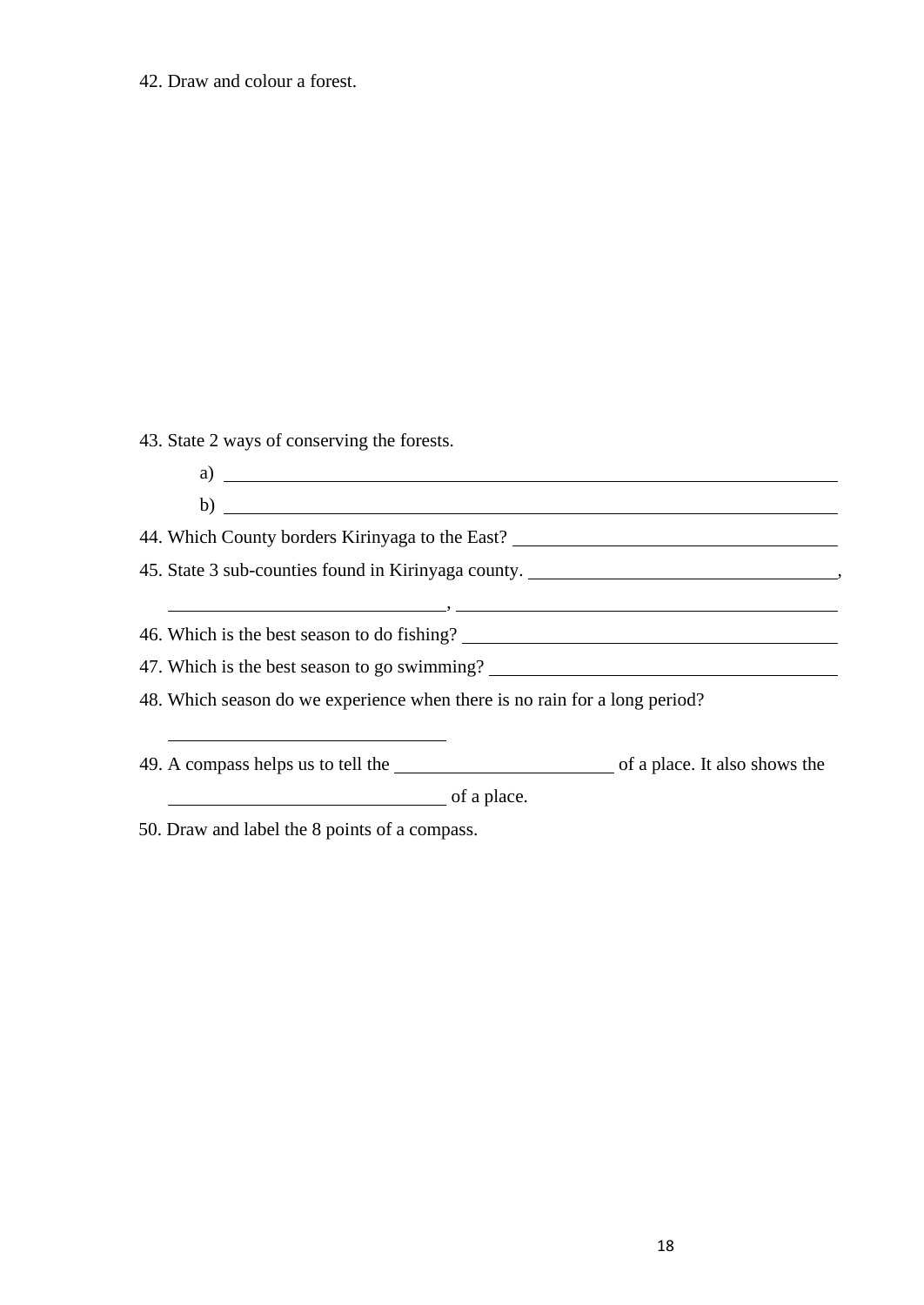## **APRIL HOLIDAY C.R.E. ASSIGNMENT – CLASS 4**

- 1. My name is . I am in Grade four.
- 2. Draw and colour your friend, label and name the different parts of the body in the drawing.

<u> 1989 - Johann Stoff, deutscher Stoffen und der Stoffen und der Stoffen und der Stoffen und der Stoffen und d</u>

3. Write a short song on good thoughts and feelings.

4. Write down five good thoughts that you have.

- a)
- b)
- c)  $\overline{\phantom{a}}$
- d)
- e)

5. Write down some of the things that make you happy.

- a)  $\overline{\phantom{a}}$
- b) c)

6. Read and write the following Bible verse from Philippians 4:4.

7. Look for the meaning of the word 'emotions' in the dictionary. Write the meaning.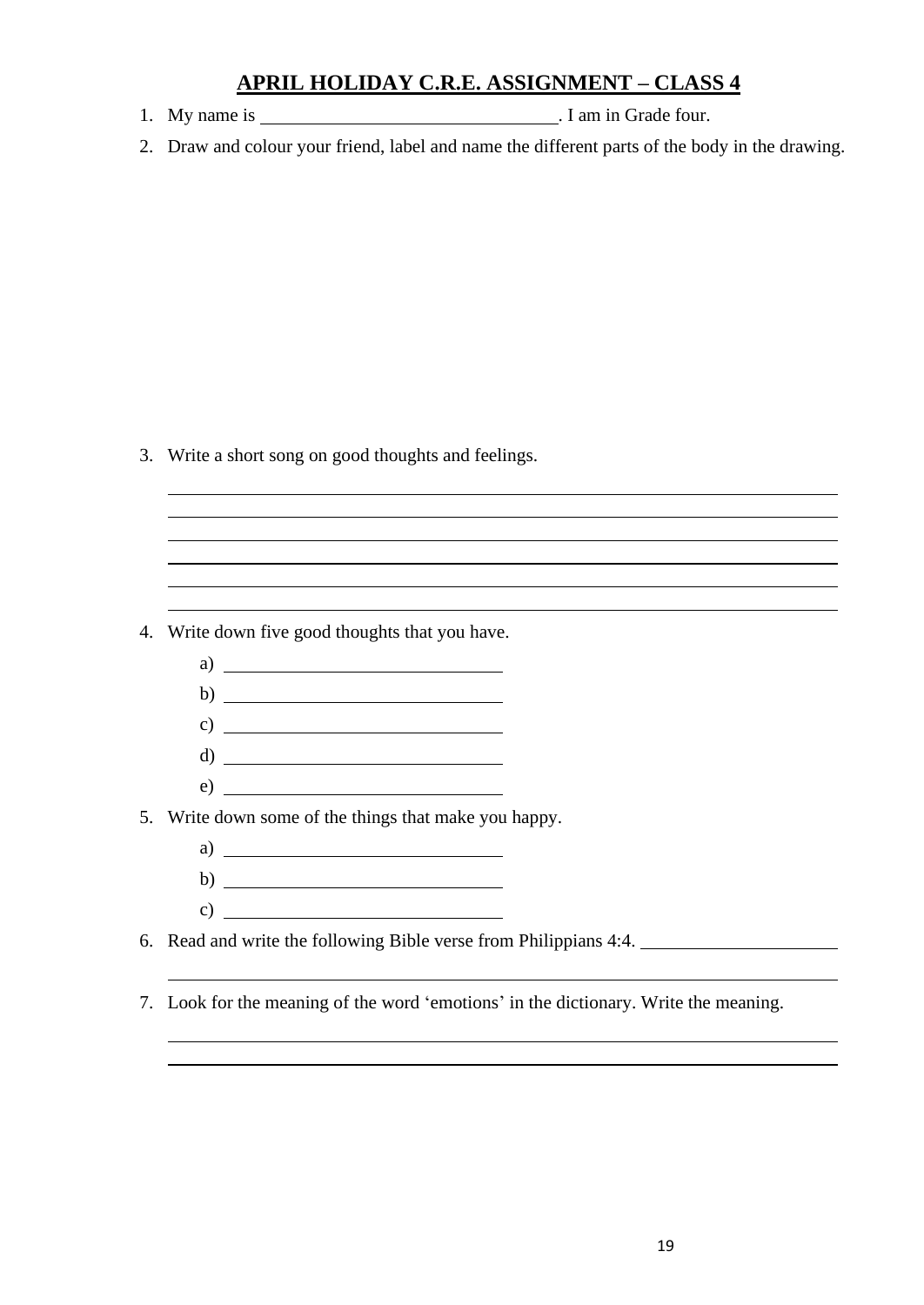# 8. **Draw and colour a happy face**.

9. List some of the results of making wrong choices.

| a)<br><u> 1989 - Andrea Barbara, amerikan personal di sebagai personal di sebagai personal di sebagai personal di seba</u>            |  |  |  |  |
|---------------------------------------------------------------------------------------------------------------------------------------|--|--|--|--|
| b)<br><u> 1989 - Johann Barbara, martin amerikan basal dan berasal dan berasal dalam basal dan berasal dan berasal dan</u>            |  |  |  |  |
| $\mathbf{c})$<br><u> 1980 - Andrea Brand, amerikansk politik (</u>                                                                    |  |  |  |  |
|                                                                                                                                       |  |  |  |  |
|                                                                                                                                       |  |  |  |  |
|                                                                                                                                       |  |  |  |  |
|                                                                                                                                       |  |  |  |  |
| 14. The sister of my mother or father is my?                                                                                          |  |  |  |  |
| 15. The mother of my mother or my father is called?                                                                                   |  |  |  |  |
| 16. is the brother of my father or mother.                                                                                            |  |  |  |  |
|                                                                                                                                       |  |  |  |  |
| 18. Write down ways in which you protect yourself from sexual abuse.                                                                  |  |  |  |  |
|                                                                                                                                       |  |  |  |  |
| $\mathbf{b}$ ) $\overline{\phantom{a}}$                                                                                               |  |  |  |  |
| c) $\qquad \qquad \overbrace{\qquad \qquad }$                                                                                         |  |  |  |  |
| $\mathbf{d}$<br><u> 1989 - Andrea Stadt Britain, amerikansk politiker (</u>                                                           |  |  |  |  |
| 19. List four qualities of God that you know.                                                                                         |  |  |  |  |
| a) $\overline{\qquad \qquad }$                                                                                                        |  |  |  |  |
|                                                                                                                                       |  |  |  |  |
| <u> Alexandria de la contrada de la contrada de la contrada de la contrada de la contrada de la contrada de la c</u><br>$\mathbf{c})$ |  |  |  |  |
| $\left( d \right)$                                                                                                                    |  |  |  |  |
| 20. Name five things that were created by God.                                                                                        |  |  |  |  |
| a)                                                                                                                                    |  |  |  |  |
| b) $\overline{\qquad \qquad }$                                                                                                        |  |  |  |  |
| c) $\overline{\qquad \qquad }$                                                                                                        |  |  |  |  |
|                                                                                                                                       |  |  |  |  |
|                                                                                                                                       |  |  |  |  |
|                                                                                                                                       |  |  |  |  |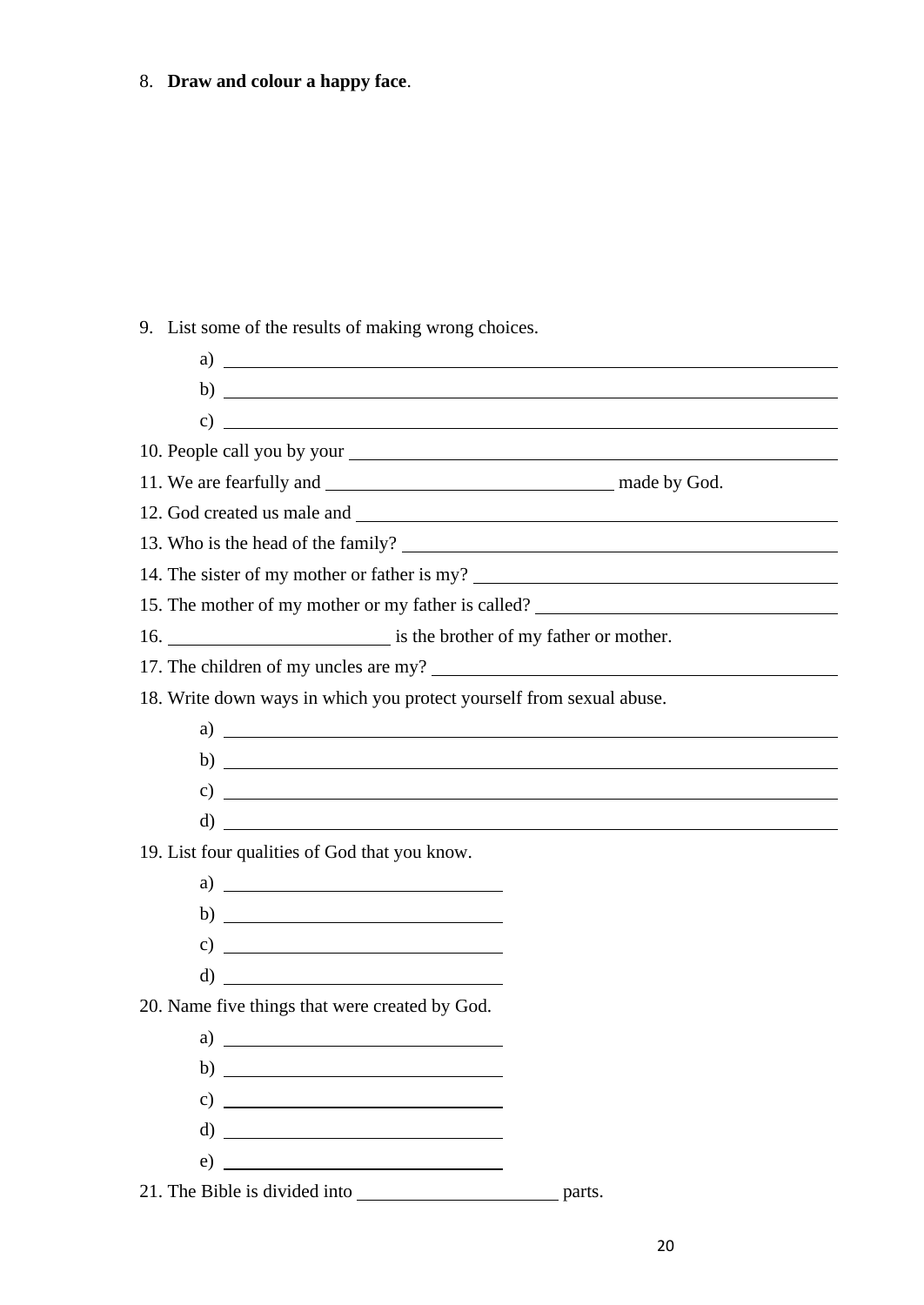| 22. The Old Testament has | books while the New Testament has |
|---------------------------|-----------------------------------|
|                           |                                   |

books.

23. Explain ways in which you can show respect to the Bible.

- a) b)
- c)  $\overline{\phantom{a}}$

d)

- 24. Write down four reasons why it is important to read the Bible.
	- a)
	- b) c)  $\overline{\phantom{a}}$
	- d)

25. Match the names of the books of the Bible listed below with where each one is found.

| a            | $2nd$ Samuel | Old Testament |
|--------------|--------------|---------------|
| $\mathbf b$  | Ezra         | New Testament |
| $\mathbf{c}$ | Galatians    | Old Testament |
| d            | Zephaniah    | Old Testament |
| e            | James        | Old Testament |
| $\mathbf f$  | Habakkuk     | New Testament |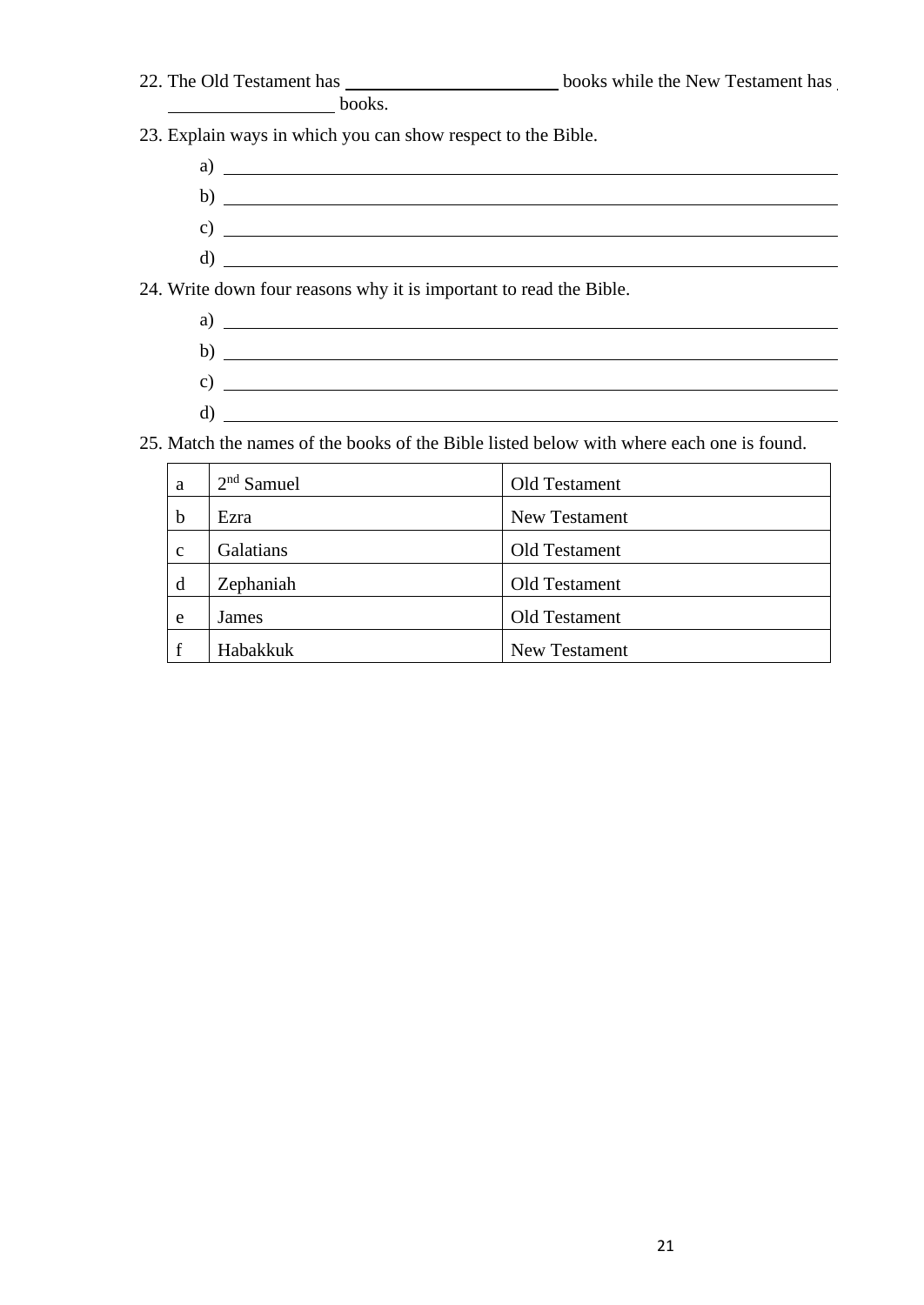# **APRIL HOLIDAY AGRICULTURE ASSIGNMENT – CLASS 4**

1. Draw and label the layers of compost manure.

| 2. | Give four reasons as to why compost manure is the best compared to fertilizer.  |
|----|---------------------------------------------------------------------------------|
|    |                                                                                 |
|    | $\mathbf{b)} \perp$                                                             |
|    | c) $\overline{\phantom{a}}$                                                     |
|    | $\left( \begin{array}{ccc} 1 & 0 \\ 0 & 1 \end{array} \right)$                  |
|    | 3. Give four importance(s) of soil in farming.                                  |
|    | a)                                                                              |
|    | $\mathbf{b) \perp}$                                                             |
|    |                                                                                 |
|    |                                                                                 |
|    | 4. Give four uses of water in farming.                                          |
|    | $a)$ $\overline{\phantom{a}}$                                                   |
|    | $\mathbf{b}$ ) $\overline{\phantom{a}}$                                         |
|    | $\left( \begin{array}{c} 0 \end{array} \right)$                                 |
|    | $\left( \begin{array}{c} 1 \end{array} \right)$                                 |
|    | 5. List down three types of soil.                                               |
|    | a) $\overline{\qquad \qquad }$                                                  |
|    | b) $\overline{\qquad \qquad }$                                                  |
|    |                                                                                 |
|    | 6. List down two crops that grow on clay soil.                                  |
|    | a) $\qquad \qquad$<br>b)<br><u> 1989 - Andrea Station Barbara, amerikan per</u> |
| 7. | Write down five types of crops that grow on loam soil.                          |
|    | a)                                                                              |
|    | b) $\overline{\qquad \qquad }$                                                  |
|    | c) $\qquad \qquad$                                                              |
|    |                                                                                 |
|    | $e)$ and $e$                                                                    |
|    | 8. Which soil holds the least amount of water?                                  |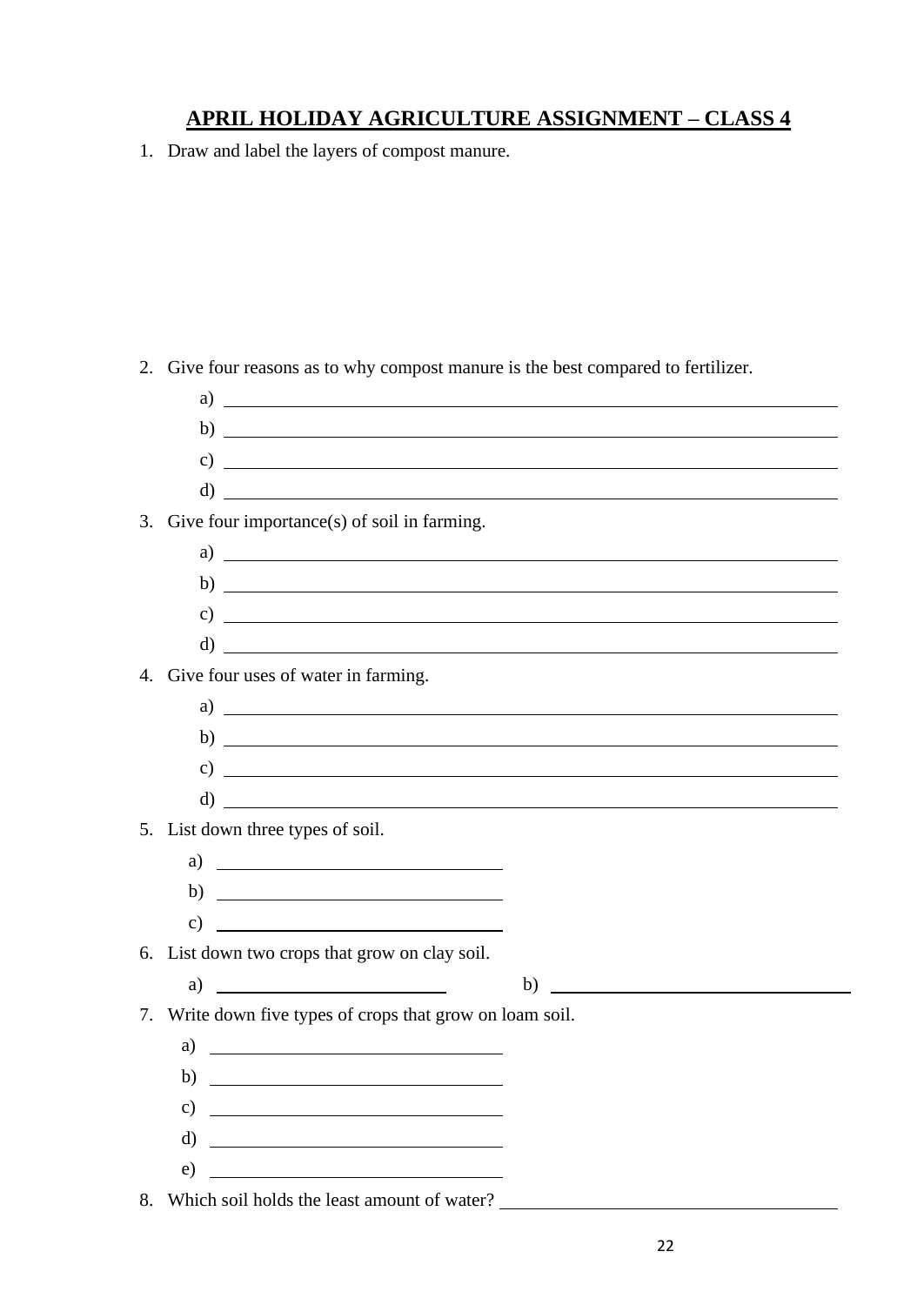| $\overline{\phantom{a}}$ days.                                                                                                                                                                                                                                                                                                                                                                                   |  |
|------------------------------------------------------------------------------------------------------------------------------------------------------------------------------------------------------------------------------------------------------------------------------------------------------------------------------------------------------------------------------------------------------------------|--|
| 10. Write down all the materials that can be used to make compost manure. (Any you know)                                                                                                                                                                                                                                                                                                                         |  |
| a) $\overline{\qquad \qquad }$                                                                                                                                                                                                                                                                                                                                                                                   |  |
| b) $\frac{1}{\sqrt{1-\frac{1}{2}}\sqrt{1-\frac{1}{2}}\sqrt{1-\frac{1}{2}}\sqrt{1-\frac{1}{2}}\sqrt{1-\frac{1}{2}}\sqrt{1-\frac{1}{2}}\sqrt{1-\frac{1}{2}}\sqrt{1-\frac{1}{2}}\sqrt{1-\frac{1}{2}}\sqrt{1-\frac{1}{2}}\sqrt{1-\frac{1}{2}}\sqrt{1-\frac{1}{2}}\sqrt{1-\frac{1}{2}}\sqrt{1-\frac{1}{2}}\sqrt{1-\frac{1}{2}}\sqrt{1-\frac{1}{2}}\sqrt{1-\frac{1}{2}}\sqrt{1-\frac{1}{2}}\sqrt{1-\frac{1}{2}}\sqrt{$ |  |
| c) $\overline{\qquad \qquad }$                                                                                                                                                                                                                                                                                                                                                                                   |  |
| $\mathbf d$ and $\mathbf d$ and $\mathbf d$ and $\mathbf d$ and $\mathbf d$ and $\mathbf d$ and $\mathbf d$ and $\mathbf d$ and $\mathbf d$ and $\mathbf d$ and $\mathbf d$ and $\mathbf d$ and $\mathbf d$ and $\mathbf d$ and $\mathbf d$ and $\mathbf d$ and $\mathbf d$ and $\mathbf d$ and $\mathbf d$ and $\mathbf d$ and                                                                                  |  |
| 11. Write down the steps that should be followed when preparing compost manure.<br>$a)$ $\overline{\phantom{a}}$                                                                                                                                                                                                                                                                                                 |  |
|                                                                                                                                                                                                                                                                                                                                                                                                                  |  |
| $c)$ $\overline{\phantom{a}}$                                                                                                                                                                                                                                                                                                                                                                                    |  |
| $d)$ $\overline{\phantom{a}}$                                                                                                                                                                                                                                                                                                                                                                                    |  |
| 12. Which soil holds more water?                                                                                                                                                                                                                                                                                                                                                                                 |  |
| 13. The soil that cannot be used to make a ribbon is called?                                                                                                                                                                                                                                                                                                                                                     |  |
| 14. Cocoa nuts grow in which type of soil?                                                                                                                                                                                                                                                                                                                                                                       |  |

15. Draw the two types of drip irrigation.

| 16. Another name that can be used to replace the term irrigation is?                          |                                |  |  |
|-----------------------------------------------------------------------------------------------|--------------------------------|--|--|
|                                                                                               |                                |  |  |
| 18. Write down four materials that are used to investigate the ability of soil to hold water. |                                |  |  |
| a) $\overline{\phantom{a}}$                                                                   | c) $\overline{\qquad \qquad }$ |  |  |
| b) $\overline{\phantom{a}}$                                                                   |                                |  |  |
| 19. Giving water to animals is also known as? __________________________________              |                                |  |  |
|                                                                                               |                                |  |  |
|                                                                                               |                                |  |  |
| 21. Which method of irrigation saves more water.                                              |                                |  |  |
|                                                                                               |                                |  |  |
| 23. Which soil do we use to construct houses?                                                 |                                |  |  |
| 24. Can a plant grow without soil? (yes/no)                                                   |                                |  |  |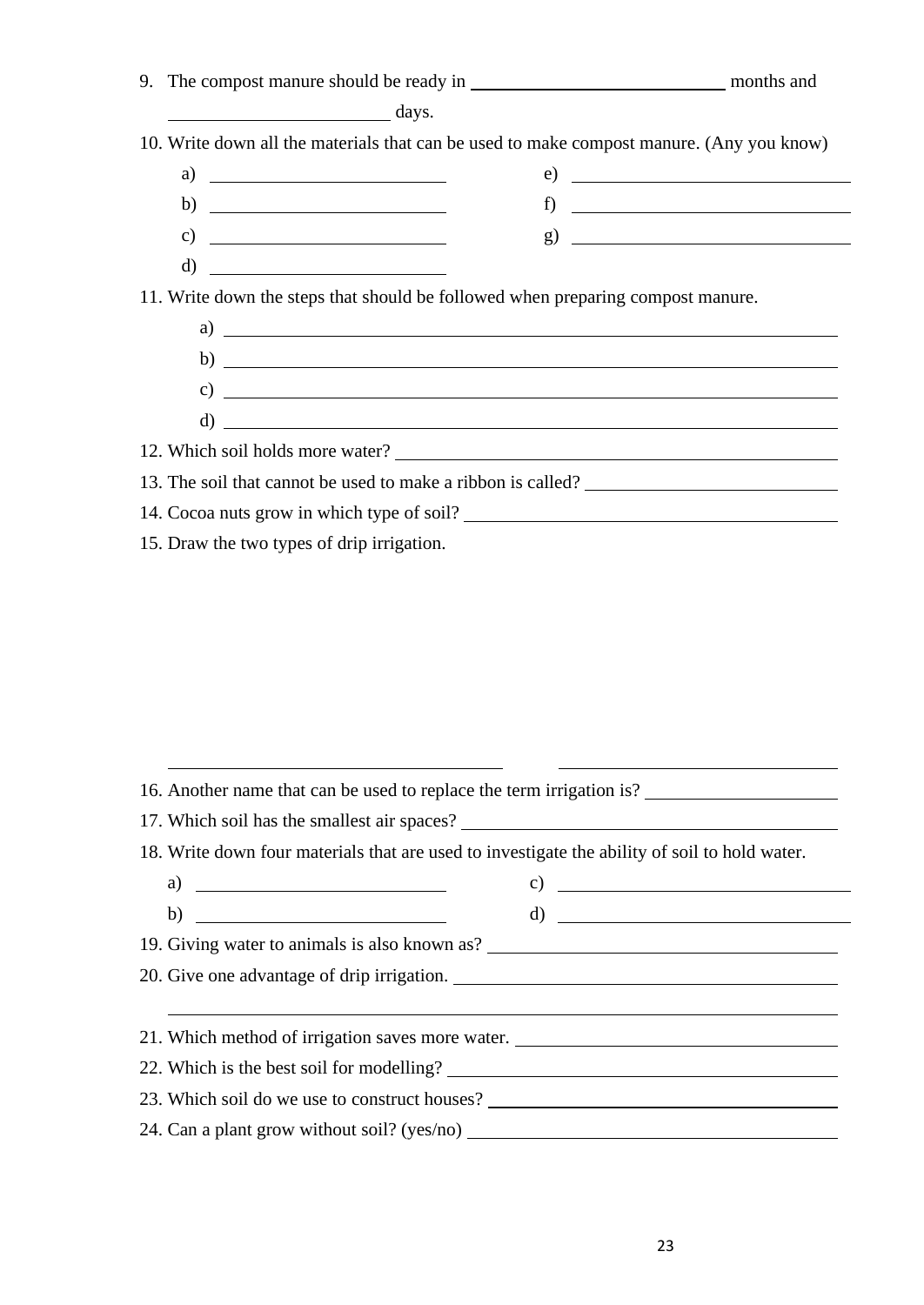# **APRIL HOLIDAY HOME SCIENCE ASSIGNMENT – CLASS 4**

|    | 1. Name three things we need in order to grow healthy.                     |
|----|----------------------------------------------------------------------------|
|    |                                                                            |
|    |                                                                            |
|    |                                                                            |
|    | 2. Write three ways we should care for a ball.                             |
|    | a) $\overline{\qquad \qquad }$                                             |
|    |                                                                            |
|    | $\mathbf{c})$                                                              |
|    | 3. Write down two games that you play at school.                           |
|    | $a) \t1$                                                                   |
|    |                                                                            |
|    | 4. Name four safety measures you should take during play.                  |
|    | $a)$ $\overline{\phantom{a}}$                                              |
|    |                                                                            |
|    | $\left( \begin{array}{c} 0 \end{array} \right)$                            |
|    |                                                                            |
| 5. | Why is it dangerous to play near roads?                                    |
|    |                                                                            |
| 6. | Name common illnesses that affect people in our locality.                  |
|    | a) $\overline{\qquad \qquad }$                                             |
|    |                                                                            |
|    |                                                                            |
|    |                                                                            |
|    |                                                                            |
| 8. | Why is it dangerous to use sharp objects to clean your ears?               |
|    |                                                                            |
| 9. | Name two people you should inform when you feel unwell.                    |
|    | a) $\overline{\qquad \qquad }$                                             |
|    |                                                                            |
|    | 10. Write down three healthy habits.                                       |
|    |                                                                            |
|    | b) $\frac{1}{\sqrt{1-\frac{1}{2}}\left(1-\frac{1}{2}\right)}$              |
|    | c) $\overline{\qquad \qquad }$                                             |
|    |                                                                            |
|    | 12. After visiting the toilet, name what we should use to clean our hands. |

13. Eating uncovered food can lead to?

 $\overline{\phantom{a}}$ 

<u> 1980 - Andrea Andrew Maria (h. 1980).</u>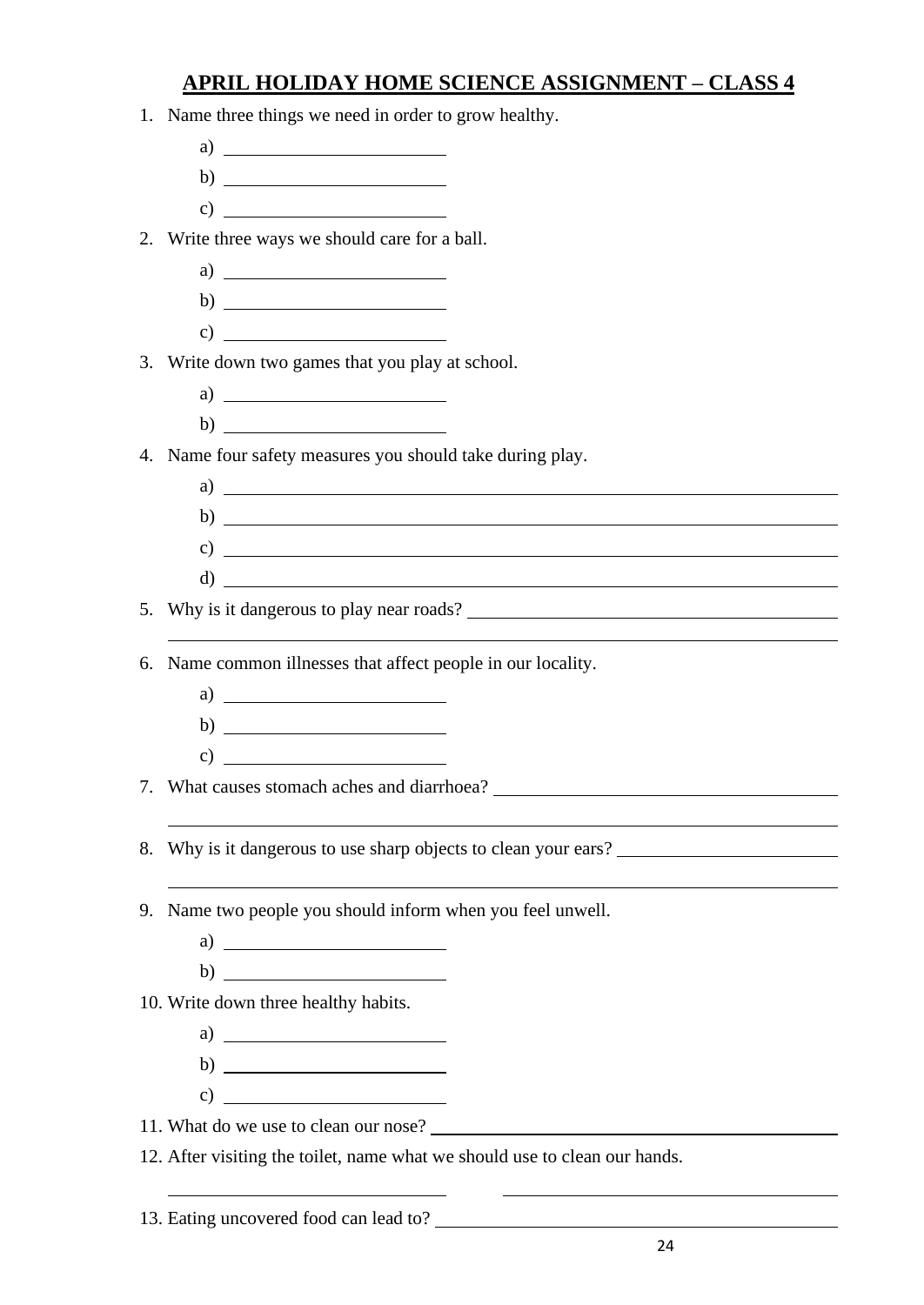14. When we cut down tall grass and drain stagnant water around us, which disease do we prevent?

15. Name five equipment we use to clean our home.

a)  $\qquad \qquad$ b) c)  $\overline{\qquad \qquad }$ d) e)

16. Which equipment do we use to remove cobwebs in the house?

17. Name three materials that can be used to make a ball.

a)  $\mathbf{b}$ )  $\qquad \qquad$ c)  $\qquad \qquad$   $\qquad \qquad$   $\qquad \qquad$   $\qquad \qquad$   $\qquad \qquad$   $\qquad \qquad$   $\qquad \qquad$   $\qquad \qquad$   $\qquad \qquad$   $\qquad \qquad$   $\qquad \qquad$   $\qquad \qquad$   $\qquad \qquad$   $\qquad \qquad$   $\qquad \qquad$   $\qquad \qquad$   $\qquad$   $\qquad$   $\qquad$   $\qquad$   $\qquad$   $\qquad$   $\qquad$   $\qquad$   $\qquad$   $\qquad$   $\qquad$   $\qquad$   $\$ 

18. Why should we drink treated water?

19. Name two play items you use in school?

- 20. What do we use to sweep our compound?
- 21. You have been given the following materials: **Feathers, Rubber band, A stick**. Which cleaning tool can you make?

22. Name three cleaning tasks you do at home.

- a)
- $\mathbf{b}$ )  $\qquad \qquad$
- c)

23. Name four locally available materials we can use to make cleaning materials and tools.

- a)  $\overline{\phantom{a}}$
- b)  $\qquad$
- c)  $\frac{1}{\sqrt{1-\frac{1}{2}}\sqrt{1-\frac{1}{2}}\sqrt{1-\frac{1}{2}}\sqrt{1-\frac{1}{2}}\sqrt{1-\frac{1}{2}}\sqrt{1-\frac{1}{2}}\sqrt{1-\frac{1}{2}}\sqrt{1-\frac{1}{2}}\sqrt{1-\frac{1}{2}}\sqrt{1-\frac{1}{2}}\sqrt{1-\frac{1}{2}}\sqrt{1-\frac{1}{2}}\sqrt{1-\frac{1}{2}}\sqrt{1-\frac{1}{2}}\sqrt{1-\frac{1}{2}}\sqrt{1-\frac{1}{2}}\sqrt{1-\frac{1}{2}}\sqrt{1-\frac{1}{2}}\sqrt{1-\frac{1}{2}}\sqrt{$
- d)
- 24. Why do we close windows and doors when sweeping and open them after we have finished sweeping?

25. You have been asked to mop your house. Write three materials you will use.

- a)
- b)
- c)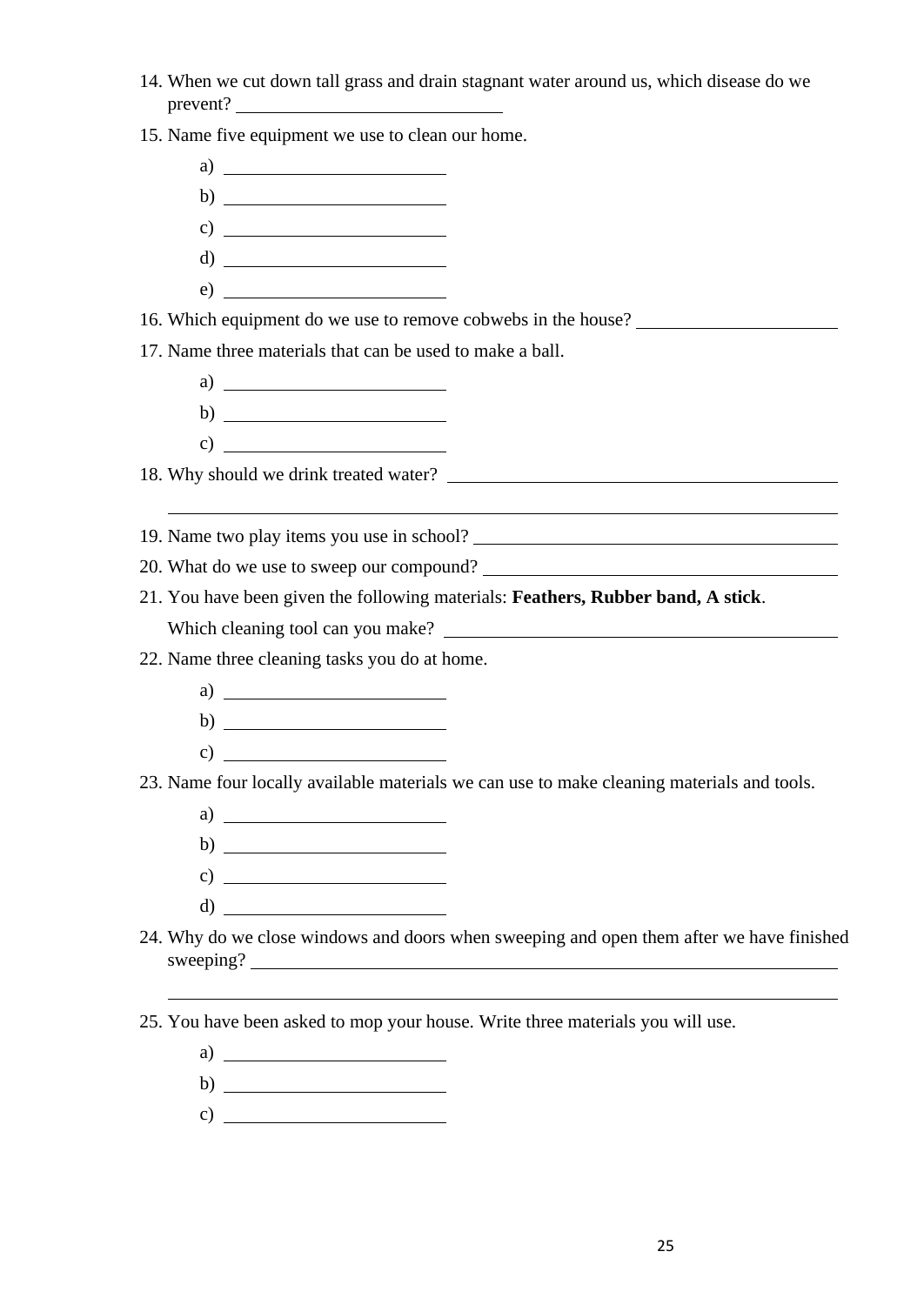## **APRIL HOLIDAY FRENCH ASSIGNMENT – CLASS 4**

1. **Draw and colour** the flag of Kenya and France.

2. Write the names of the following in French.

- i.) Tower
- ii.) Tortoise iii.) Bottle
- 3. Write down the names of the week in French.
	- a) Monday
	- b) Tuesday
	- c) Wednesday
	- d) Thursday
	- e) Friday
	- f) Saturday
	- g) Sunday
- 4. Rearrange the following.



5. Bonsoir! is good morning while goodnight in French is?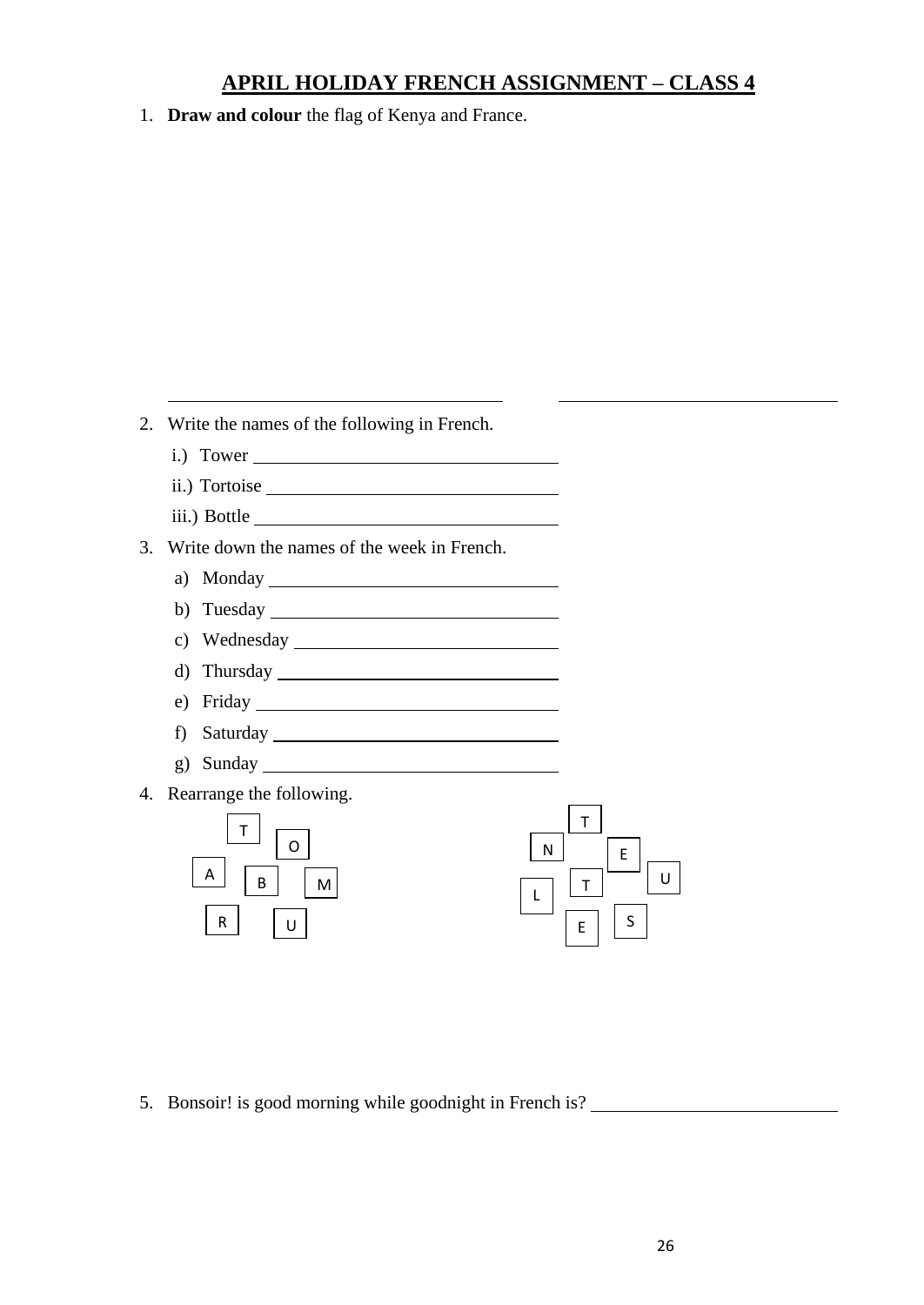## **APRIL HOLIDAY ART AND CRAFT ASSIGNMENT – CLASS 4**

1. Define the terms:

| ii.) Tone $\_\_\_\_\_\_\_\_\_\_\_$ |  |
|------------------------------------|--|
|                                    |  |
| iv.) Still-life                    |  |
| v.) Gradation __                   |  |

- 2. Make a collection of pictures and photographs. Use the pictures to create montage pictorial compositions together with people at home based on the following themes.
	- i.) Balanced Diet
	- ii.)My favourite game
	- iii.)Animals
	- iv.)The City
- 3. Draw two circles close to each other on your paper. Shade each of them using the following procedure.
	- i.) Shade the first circle by rubbing hard on it.
	- ii.)Shade the second circle by rubbing less than the first one.

Make sure that the first circle is slightly darker in tone than the second one.

- 4. **Draw and shade a human form** using the following procedure.
	- i.) Draw the basic shape of the human form.
	- ii.)Add details.
	- iii.)Use smudge technique to create tonal gradation on the human form.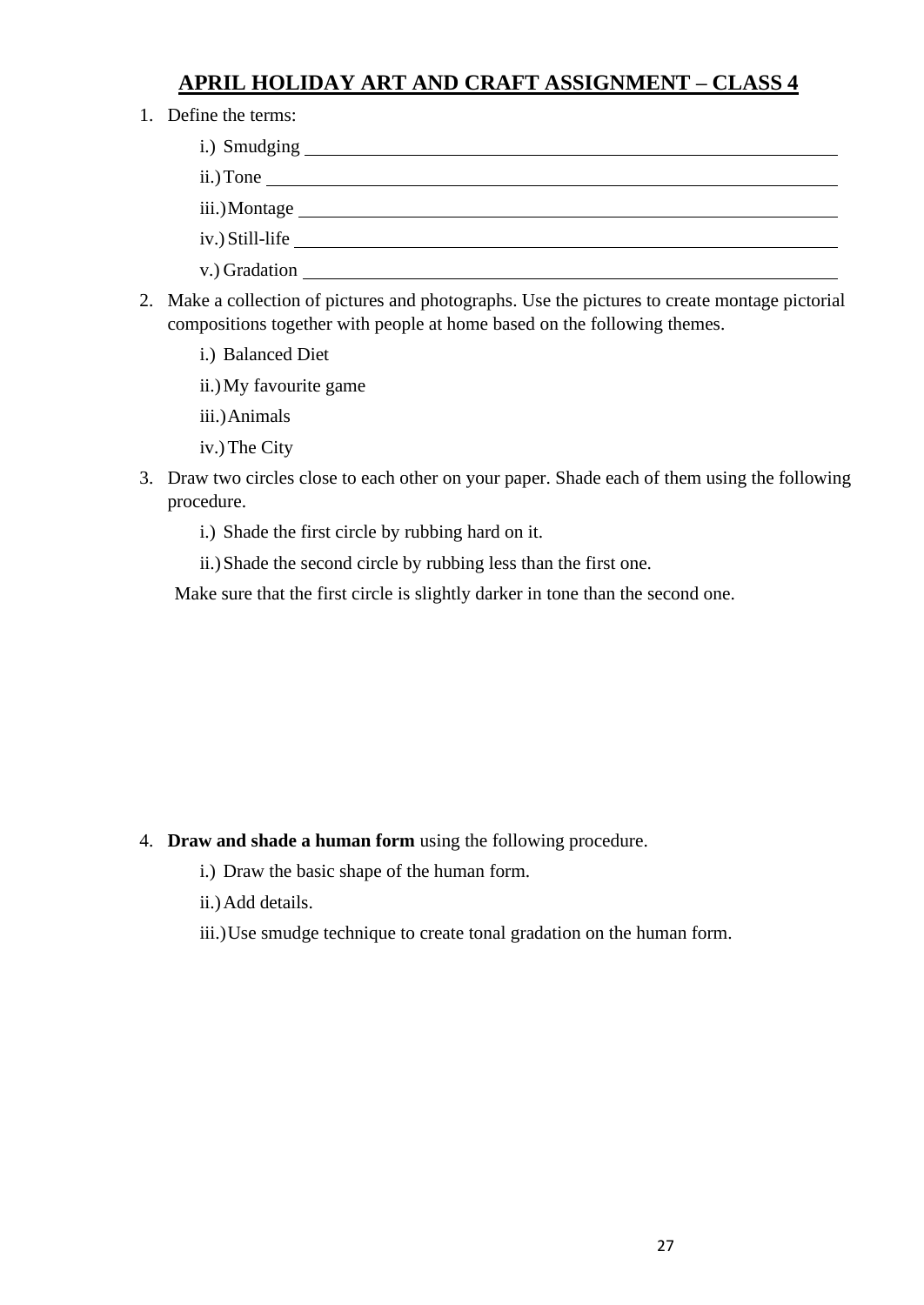## **APRIL HOLIDAY MUSIC ASSIGNMENT – CLASS 4**

1. "Tuishangilie Kenya Taifa letu tukufu, Kenya tunayoipenda", is a

(Topical song, Patriotic song, Sacred song)

- 2. Clothes that singers wear when singing are called? (costumes, uniform, dressing)
- 3. The first voice of female voices is called? (Tenor, Soprano, Altor)
- 4. singing is when you sing a song together with others. (Choral, solo, choir)
- 5. "Lala mtoto lala, lala mtoto lala" is a song. (action, lullaby, sacred)
- 6. Loudness or softness of a song is called (tempo, rhythm, dynamics)
- 7. Wandindi is a **instrument.** (string, wind, percussion)
- 8. Descant Recorder is a **instrument.** (string, wind, percussion)
- 9. Combination of two or more voice parts sounds nice. This is called? (pitch, tune, harmony)
- 10. The lowest voice of male voices is called? (Bass, Tenor, Altor)
- 11. A descant recorder produces sound when is blown into it. (water, smoke, air)
- 12. This sign shows the sound (mi, re, doh)



13. This is a dance. (Akamba, Luo, Chuka)



14. Which of the following is not a music instrument? (marimba, kigamba, bee hive)